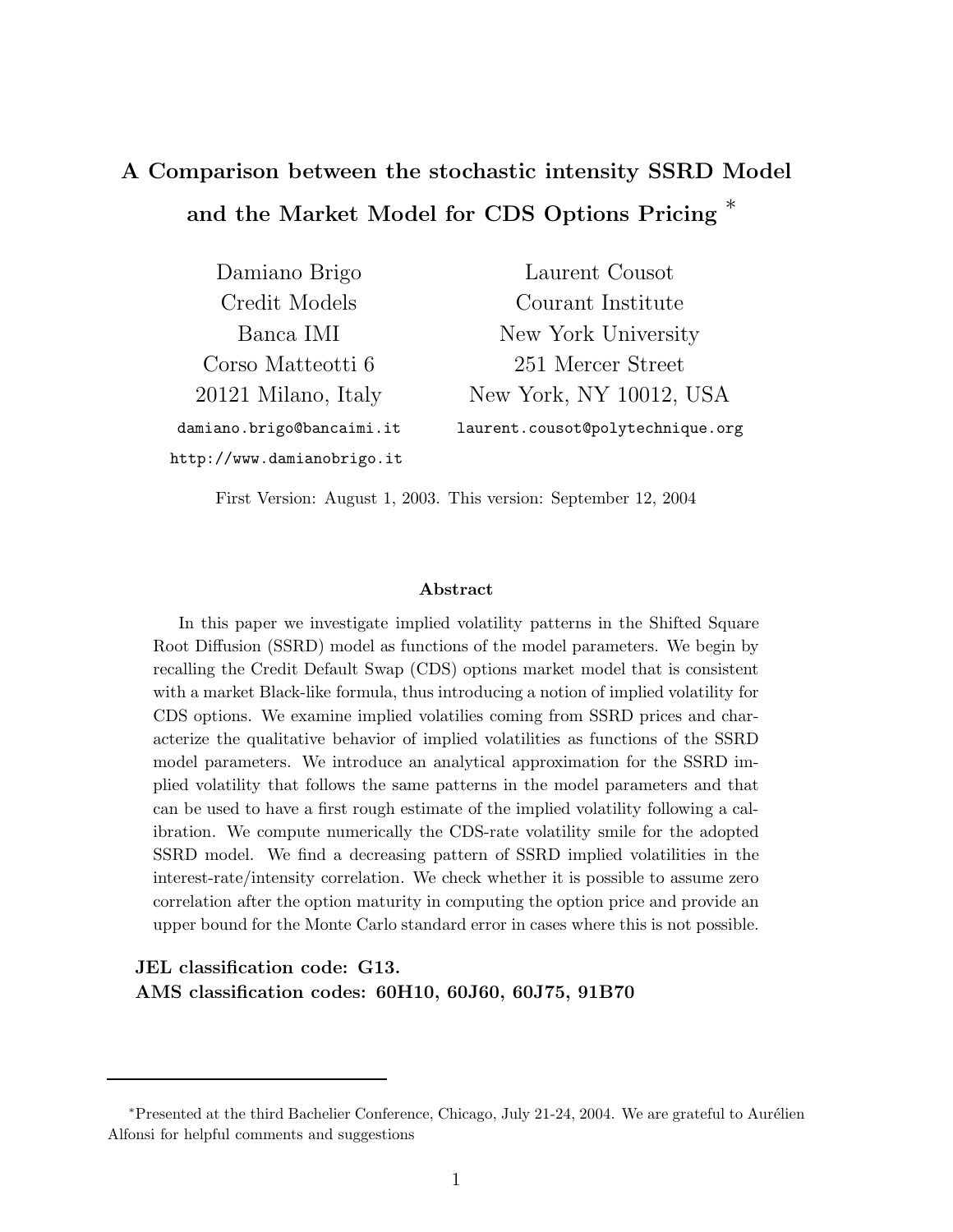# 1 Introduction

In the present paper we consider the issue of credit default swap (CDS) option pricing. We briefly summarize the shifted square-root diffusion (SSRD) model for interest rate derivatives and single-name credit derivatives introduced in Brigo and Alfonsi (2003), by recalling that the SSRD is the unique known stochastic (positive-) intensity and interest-rate model allowing for an analytical automatic calibration of the term structure of interest rates and of credit default swaps (CDS's). We consider the market model for CDS options introduced in Brigo (2004), similar in spirit to the defaultable LIBOR and swap models introduced in Schönbucher  $(2000)$  and perfected in Jamshidian  $(2002)$ , and after pricing CDS options under the SSRD model we back out the implied volatility for the CDS-rate underlying the CDS option market model. We analyze numerically the dependence between dynamics parameters in the intensity process of the SSRD model and the implied CDS volatility in the market model. We also analyze the impact of correlation between stochastic intensities and interest rates on implied volatilities obtained from the SSRD model. We analyze an approximated formula providing the CDS implied volatility in term of SSRD dynamics parameters. This formula can be useful in quickly characterizing implied volatility patterns in the model dynamics parameters but is of very limited precision.

We also discuss the impact of interest-rate and default-intensity correlation  $\rho$  on SSRD CDS option implied volatilities, analogously to what was done earlier in Brigo and Alfonsi (2003) for simple CDS's, and test it by means of Monte Carlo simulation. In particular, the possibility to set this correlation to zero from the option maturity on, during the life of the underlying CDS, is investigated. This possibility would allow us to value the underlying CDS at option maturity analytically in each intensity and interest rate scenario, whereas if correlation had to be kept different from zero we would have to go on with the simulation up to the underlying CDS final maturity.

The paper is structured as follows: Section 2 introduces notation, CDS options, and recalls the notion of forward CDS rate and of "defaultable present value per basis point" numeraire. Section 3 recalls briefly the market model formula for CDS options as from Brigo (2004), where the market model is developed in detail. Section 4 recalls briefly the SSRD model introduced in Brigo and Alfonsi (2003) and hints at how CDS options can be priced within such model. Section 5 derives a formula that, under the assumption of zero correlation between stochastic interest rates and stochastic intensities, provides an approximation linking the SSRD model to the market model for CDS options, and explains how this approximation leads to an analytical formula for pricing CDS options with the SSRD model. Section 6 presents numerical investigations of the proposed formula and also of the way the exact CDS-rate volatility implied by Monte Carlo CDS-option prices under the SSRD model changes as a function of the SSRD model parameters. The SSRD volatility smile and the possibility to set  $\rho = 0$  from the option maturity on are also investigated. Section 7 concludes the paper summarizing the main findings.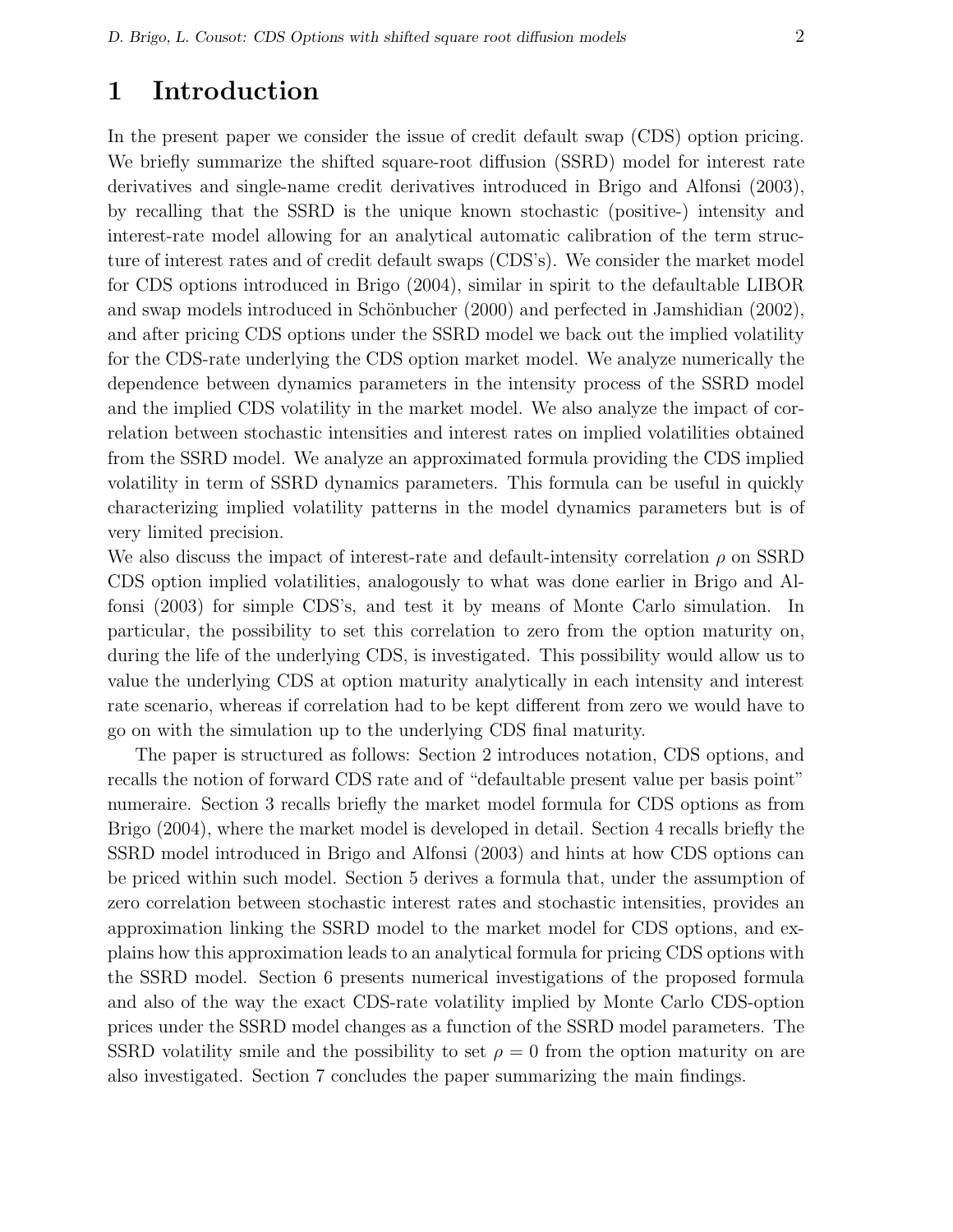# 2 Credit Default Swaps Options

We recall briefly some basic definitions and then introduce CDS options.

Consider a CDS where we agree to receive protection payment rates R from a protection buyer at times  $T_{a+1}, \ldots, T_b$  in exchange for a single protection payment L<sub>GD</sub> (loss given default) at the default time  $\tau$  of a reference entity, provided that  $T_a < \tau \leq T_b$ (receiver CDS). The CDS seen from the point of view of the protection buyer is a payer CDS, and the related discounted payoff is exactly the opposite of the receiver version.

Formally, we may write the receiver CDS discounted value at time t as

$$
D(t,\tau)(\tau - T_{\beta(\tau)-1})R\mathbf{1}_{\{T_a < \tau < T_b\}} + \sum_{i=a+1}^b D(t,T_i)\alpha_i R\mathbf{1}_{\{\tau > T_i\}} - \mathbf{1}_{\{T_a < \tau \le T_b\}}D(t,\tau) \text{Lop (1)}
$$

where  $t \in [T_{\beta(t)-1}, T_{\beta(t)})$ , i.e.  $T_{\beta(t)}$  is the first date among the  $T_i$ 's that follows  $t$ , and  $\alpha_i =$  $T_i - T_{i-1}$  or, more generally,  $\alpha_i$  is the year fraction between  $T_{i-1}$  and  $T_i$ . The stochastic discount factor at time t for maturity T is denoted by  $D(t,T) = B(t)/B(T)$ , where  $B(t) = \exp(\int_0^t r_u du)$  denotes the bank-account numeraire, r being the instantaneous short interest rate.

Sometimes a slightly different payoff is considered for CDS contracts. Instead of considering the exact default time  $\tau$ , the protection payment L<sub>GD</sub> is postponed to the first time  $T_i$  following default, i.e. to  $T_{\beta(\tau)}$ . If the grid is three-or six months spaced, this postponement consists in a few months at worst. With this formulation, the CDS discounted payoff could be rewritten in a way that avoids the accrued-interest term in  $(\tau - T_{\beta(\tau)-1})$  and brings in equivalence with approximated defaultable floaters, see Brigo (2004) for the details.

We denote by  $CDS(t, [T_{a+1}, \ldots, T_b], T_a, T_b, R, L_{GD})$  the price at time t of the above CDS. At times some terms are omitted, such as for example the list of payment dates  $[T_{a+1}, \ldots, T_b]$ . The pricing formula for this product depends on the assumptions on interest-rate dynamics and on the default time  $\tau$ .

In general, we can compute the CDS price according to risk-neutral valuation (see for example Bielecki and Rutkowski (2001)):

$$
CDS(t, T_a, T_b, R, \text{LoD}) = \mathbb{E}\left\{D(t, \tau)(\tau - T_{\beta(\tau)-1})R\mathbf{1}_{\{T_a < \tau < T_b\}}\right\}
$$
\n
$$
+ \sum_{i=a+1}^{b} D(t, T_i)\alpha_i R\mathbf{1}_{\{\tau > T_i\}} - \mathbf{1}_{\{T_a < \tau \le T_b\}}D(t, \tau) \text{LoD}\left|\mathcal{G}_t\right\}
$$
\n
$$
(2)
$$

where  $\mathcal{G}_t = \mathcal{F}_t \vee \sigma(\{\tau < u\}, u \leq t), \mathcal{F}_t$  denoting the basic filtration without default, typically representing the information flow of interest rates, intensities and possibly other default-free market quantities, and E denotes the risk-neutral expectation in the enlarged probability space supporting  $\tau$ .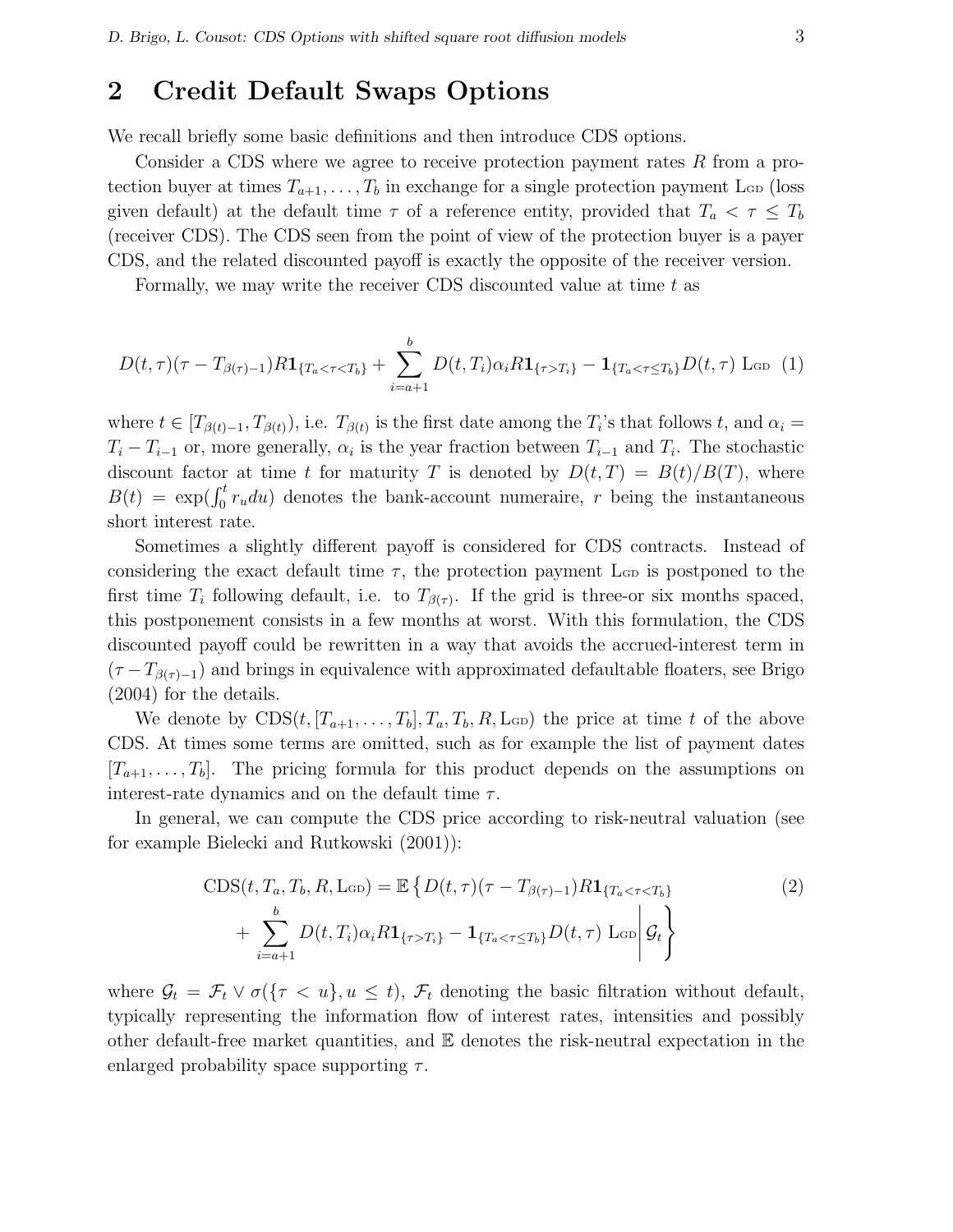This expected value can also be written as

$$
CDS(t, T_a, T_b, R, \text{LoD}) = \frac{\mathbf{1}_{\{\tau > t\}}}{\mathbb{Q}(\tau > t | \mathcal{F}_t)} \mathbb{E} \left\{ D(t, \tau) (\tau - T_{\beta(\tau)-1}) R \mathbf{1}_{\{T_a < \tau < T_b\}} \right\}
$$
\n
$$
+ \sum_{i=a+1}^{b} D(t, T_i) \alpha_i R \mathbf{1}_{\{\tau > T_i\}} - \mathbf{1}_{\{T_a < \tau \le T_b\}} D(t, \tau) \text{LoD} \Big| \mathcal{F}_t \right\}
$$
\n
$$
(3)
$$

(see again Bielecki and Rutkowski (2001) formula (5.1) p. 143).

Now we explain shortly how the market quotes CDS prices. Usually at time  $t$ , provided default has not yet occurred, the market sets R to a value  $R_{a,b}^{\text{MID}}(t)$  that makes the CDS fair at time t, i.e. such that  $CDS(t, T_a, T_b, R_{a,b}^{\text{MD}}(t), L_{GD}) = 0$ . In fact, in the market CDS's are quoted at a time  $t$  through a bid and an ask value for this "fair"  $R_{a,b}^{\text{MID}}(t)$ , for CDS's with  $T_a = t$  and with  $T_b$  spanning a set of canonical final maturities,  $T_b = t + 1y$  up to  $T_b = t + 10y$ . Recently the quoting mechanism has slightly changed and a periodic maturities roll-over has been adopted, similarly to what happens in some futures markets, see Brigo (2004). Brigo and Alfonsi (2003) illustrate in detail the notion of implied deterministic intensity (hazard function), satisfying

$$
\mathbb{Q}\{s < \tau \le t\} = \exp(-\Gamma(s)) - \exp(-\Gamma(t)).
$$

The market Γ's are obtained by inverting a pricing formula based on the assumption that  $\tau$  is the first jump time of a Poisson process with intensity  $\gamma(t) = d\Gamma(t)/dt$ . In this case one can derive a formula for CDS prices based on integrals of  $\gamma$ , and on the initial interest-rate curve, resulting from the above expectation. One then can extract the  $\gamma$ 's corresponding to CDS market quotes and obtain market implied  $\gamma^{\text{mkt}}$  and  $\Gamma^{\text{mkt}}$ 's. It is important to point out that usually the actual model one assumes for  $\tau$  is more complex and may involve stochastic intensity. Even so, the  $\gamma^{\text{mkt}}$ 's are retained as a mere quoting mechanism for CDS rate market quotes, and are taken as inputs in the calibration of more complex models, as we shall see in Section 4.

We finally introduce CDS options. A payer CDS option is the right to enter into a payer CDS at its first reset time  $T_a > t$  at a pre-specified strike rate  $R = K$ . Clearly this right will be exercised only if the payoff is positive at  $T_a$ , so that the discounted CDS option payoff reads, at time  $t$ ,

$$
D(t, T_a)[\text{CDS}(T_a, T_b, R_{a,b}(T_a), \text{L}_\text{GD}) - \text{CDS}(T_a, T_b, K, \text{L}_\text{GD})]^+.
$$
 (4)

We explicitly point out that we are assuming the offered protection amount L<sub>GD</sub> not to depend on the CDS rate but only on the reference entity. By recalling that the fair CDS rate R makes the CDS value equal to zero, we have that in general

$$
CDS(t, T_a, T_b, R_{a,b}(t), \text{L}_{GD}) = 0.
$$

The idea is then solving this equation in  $R_{a,b}(t)$ . We resort to expression (3), equate it to zero and derive R correspondingly. Strictly speaking, the resulting R would be defined on  $\{\tau > t\}$  only, since elsewhere we obtain zero thanks to the indicator in front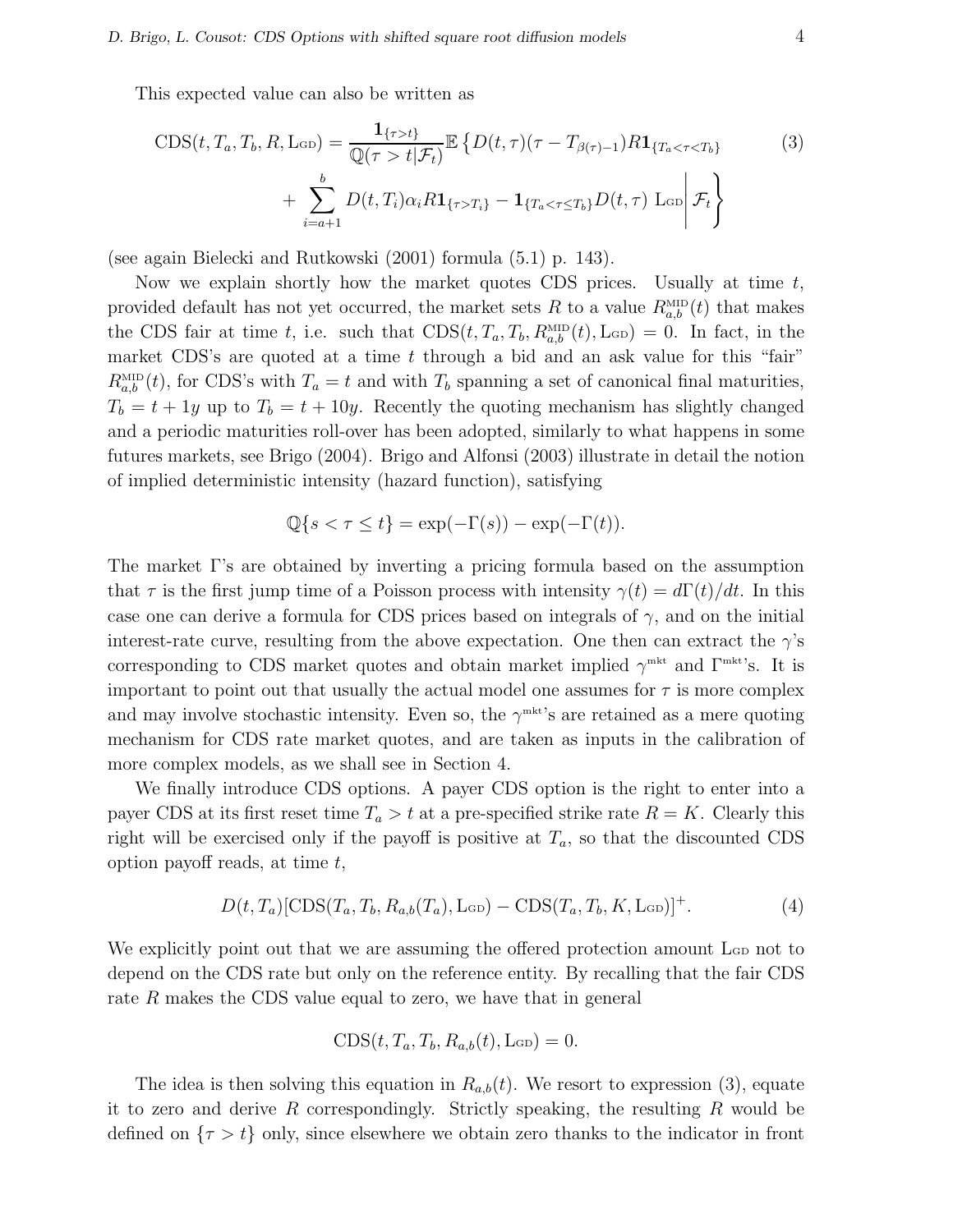of the expression, regardless of R. Since the value of R does not matter when  $\{\tau < t\}$ , the equation being satisfied automatically, we extend the value of  $R$  we find also to  $\{\tau < t\}.$ 

To find R we equate to zero the part of the right hand side of expression (3) after the indicator. We thus find what we may call the "forward CDS rate"

$$
R_{a,b}(t) = \frac{\operatorname{Lop} \mathbb{E}[D(t,\tau)\mathbf{1}_{\{T_a < \tau \le T_b\}}|\mathcal{F}_t]}{\sum_{i=a+1}^b \alpha_i \mathbb{Q}(\tau > t|\mathcal{F}_t)\bar{P}(t,T_i) + \mathbb{E}\left\{D(t,\tau)(\tau - T_{\beta(\tau)-1})\mathbf{1}_{\{T_a < \tau < T_b\}}|\mathcal{F}_t\right\}},\tag{5}
$$

where  $\bar{P}(t,T) := \mathbb{E}[D(t,T) \mathbf{1}_{\{\tau>T\}} | \mathcal{F}_t] / \mathbb{Q}(\tau > t | \mathcal{F}_t)$  and

$$
\mathbb{E}[D(t,T)\mathbf{1}_{\{\tau>T\}}|\mathcal{G}_t] = \mathbf{1}_{\{\tau>t\}}\mathbb{E}[D(t,T)\mathbf{1}_{\{\tau>T\}}|\mathcal{F}_t]/\mathbb{Q}(\tau>t|\mathcal{F}_t) = \mathbf{1}_{\{\tau>t\}}\bar{P}(t,T)
$$

is the price at time t of a defaultable bond maturing at time  $T$ . In particular, from the above formula we can compute  $R_{a,b}(T_a)$ . Notice that  $R_{a,b}(t)$  is  $(\mathcal{F}_t)_t$  adapted. The above option payoff (4) can be rewritten in two different ways through some basic algebra and the definition of CDS. We may write it either as

$$
\frac{1_{\{\tau>T_a\}}}{\mathbb{Q}(\tau>T_a|\mathcal{F}_{T_a})}D(t,T_a) \qquad \left[\sum_{i=a+1}^b \alpha_i \mathbb{Q}(\tau>T_a|\mathcal{F}_{T_a})\bar{P}(T_a,T_i) + \mathbb{E}\left\{D(T_a,\tau)(\tau-T_{\beta(\tau)-1})\mathbf{1}_{\{\tau\n(6)
$$

or, by remembering that by definition  $CDS(T_a, T_a, T_b, R_{a,b}(T_a), L_{GD}) = 0$ , as

 $D(t, T_a)$ [-CDS( $T_a, T_a, T_b, K, \text{L}_{GD}$ ]<sup>+</sup>. (7)

The quantity inside square brackets in (6) will play a key role in the following. We will often neglect the accrued interest term in  $(\tau - T_{\beta(\tau)-1})$  and consider the related simplified payoff: in such a case the quantity between square brackets is denoted by  $C_{a,b}(T_a)$  and is called "defaultable present value per basis point numeraire". More generally, at time t, we set

$$
\widehat{C}_{a,b}(t) := \mathbb{Q}(\tau > t | \mathcal{F}_t) \overline{C}_{a,b}(t), \quad \overline{C}_{a,b}(t) := \sum_{i=a+1}^{b} \alpha_i \overline{P}(t, T_i).
$$

When including a survival indicator this quantity can be seen as a present value per basis point numeraire in the defaultable bonds. Neglecting the accrued interest term, the option discounted payoff simplifies to

$$
1_{\{\tau > T_a\}} D(t, T_a) \left[ \sum_{i=a+1}^b \alpha_i \bar{P}(T_a, T_i) \right] (R_{a,b}(T_a) - K)^+ \tag{8}
$$

The same payoff is obtained as *exact* payoff when using postponed CDS formulations. For the details and for parallels with the LIBOR/SWAP market models see Brigo (2004).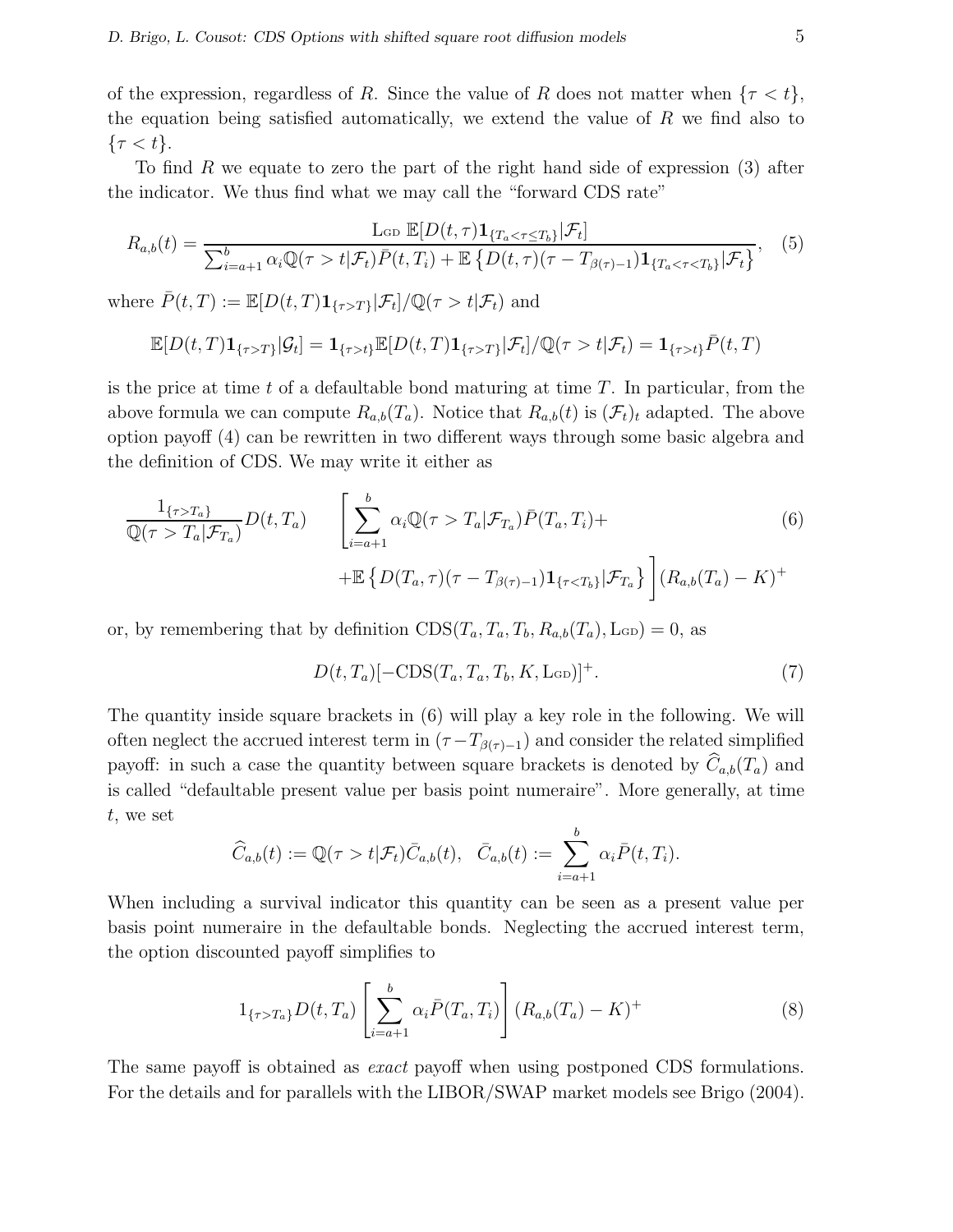# 3 A market model for CDS options

As usual, one would like to quote CDS options through the implied volatility of their underlying CDS rates  $R$ . In order to do so rigorously, one has to come up with an appropriate dynamics for  $R_{a,b}$  directly, rather than modeling instantaneous default intensities explicitly. This somehow parallels what we find in the default-free interest rate market when we resort to the swap market model as opposed for example to a one-factor short-rate model for pricing swaptions. In a one-factor short-rate model the dynamics of the forward swap rate is a byproduct of the short-rate dynamics itself, through Ito's formula. On the contrary, the market model for swaptions directly postulates, under the relevant numeraire a (lognormal) dynamics for the forward swap rate. In the case of CDS options formulated in the context of this paper, the market model is derived in Brigo (2004). We do not repeat the derivation here, but present instead the resulting Black-like formula:

$$
\mathbb{E}\{1_{\{\tau>T_a\}}D(t,T_a)\bar{C}_{a,b}(T_a)(R_{a,b}(T_a)-K)^{+}|\mathcal{G}_t\} = 1_{\{\tau>t\}}\bar{C}_{a,b}(t)[R_{a,b}(t)N(d_1(t)) - KN(d_2(t))]
$$
\n
$$
d_{1,2} = \left(\ln(R_{a,b}(t)/K) \pm (T_a - t)\sigma_{a,b}^2/2\right) / (\sigma_{a,b}\sqrt{T_a - t}).
$$
\n(9)

This formula follows from assuming a dynamics

$$
dR_{a,b}(t) = \sigma_{a,b}R_{a,b}(t)dW^{a,b}(t),\tag{10}
$$

where  $W^{a,b}$  is a Brownian motion under  $\widehat{\mathbb{Q}}^{a,b}$ , the measure associated with the numeraire  $\widehat{C}_{a,b}$ . As happens in most markets, this formula may be used as a quoting mechanism rather than as a real model formula. That is, the market price is converted into its implied volatility matching the given price when substituted in the above formula, and the market might quote CDS options through this implied volatility.

If we have no direct quote for the initial condition of the dynamics of  $R_{a,b}$ , we may compute its approximation from the market implied  $\gamma^{\text{mkt}}$  according to

$$
R_{a,b}(0) = \frac{-L_{\text{GD}} \int_{T_a}^{T_b} P(0, u) d(e^{-\Gamma^{\text{mkt}}(u)})}{\sum_{i=a+1}^{b} \alpha_i P(0, T_i) e^{-\Gamma^{\text{mkt}}(T_i)}}
$$

# 4 The SSRD model for CDS options

We recall briefly the SSRD model introduced in Brigo and Alfonsi (2003).

We write the short-rate  $r_t$  as a CIR++ process, i.e. as the sum of a deterministic function  $\varphi$  and of a Markovian process  $x_i^{\alpha}$ :

$$
r_t = x_t^{\alpha} + \varphi(t; \alpha) , \quad t \ge 0,
$$
\n(11)

where  $\varphi$  depends on the parameter vector  $\alpha$  (which includes  $x_0^{\alpha}$ ) and is integrable on closed intervals.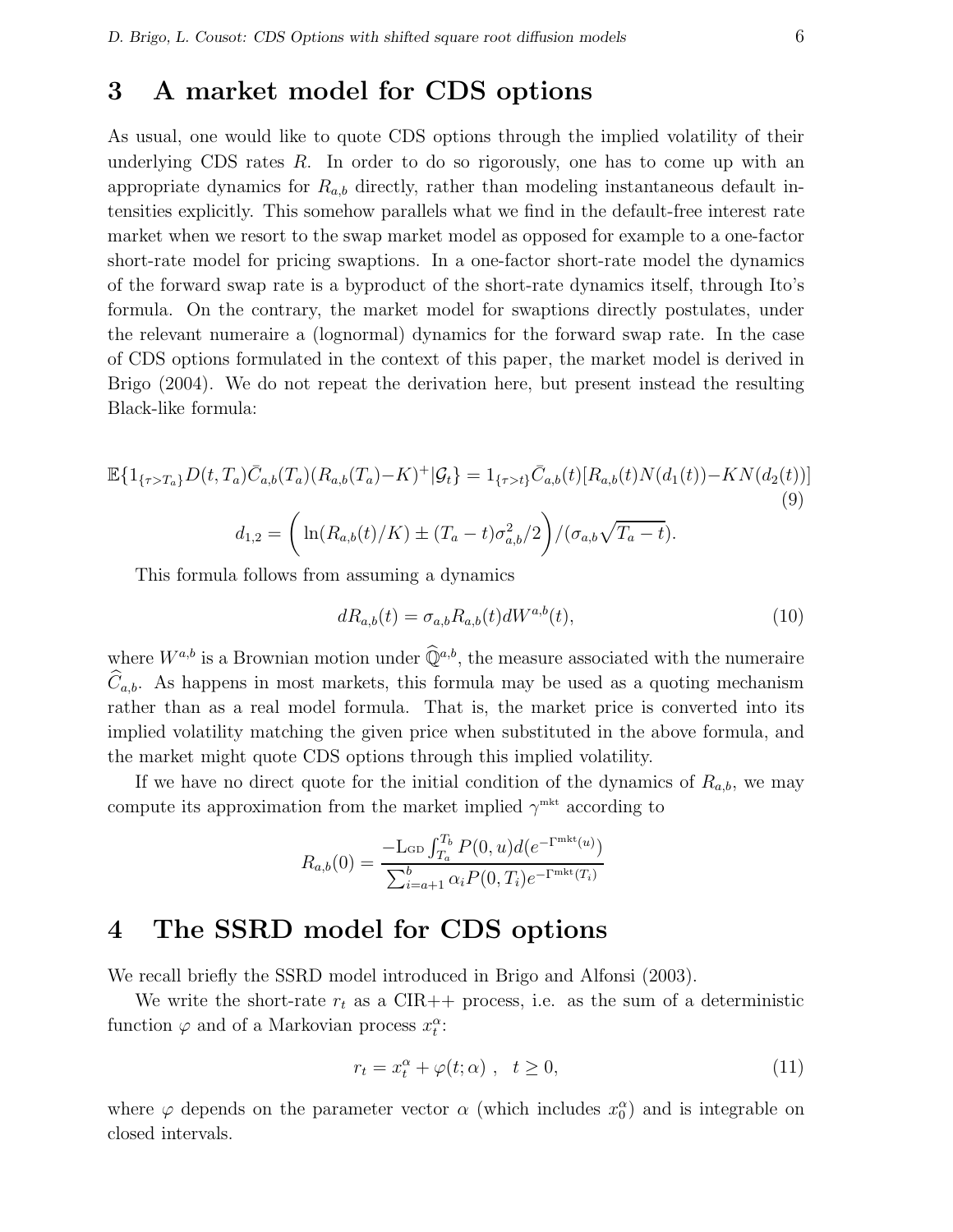We take as reference model for x the Cox-Ingersoll-Ross  $(1985)$  process:

$$
dx_t^{\alpha} = k(\theta - x_t^{\alpha})dt + \sigma \sqrt{x_t^{\alpha}}dW_t,
$$

where the parameter vector is  $\alpha = (k, \theta, \sigma, x_0^{\alpha})$ , with k,  $\theta$ ,  $\sigma, x_0^{\alpha}$  positive deterministic constants. The condition

$$
2k\theta > \sigma^2
$$

ensures that the origin is inaccessible to the reference model, so that the process  $x^{\alpha}$ remains strictly positive. We may input the initial market interest rate curve into  $\varphi$ automatically, so as to calibrate the market curve exactly. We can then find the dynamic parameters  $\alpha$  by fitting some cap prices. We set  $\Phi(t, \alpha) := \int_0^t \varphi(s, \alpha) ds$ .

For the intensity model we adopt a similar  $CIR++$  model, in that we set

$$
\lambda_t = y_t^{\beta} + \psi(t; \beta) , \quad t \ge 0,
$$
\n(12)

where  $\psi$  is a deterministic function, depending on the parameter vector  $\beta$  (which includes  $y_0^\beta$  $\binom{p}{0}$ , that is integrable on closed intervals.

We take  $y$  again of the form:

$$
dy_t^{\beta} = \kappa(\mu - y_t^{\beta})dt + \nu \sqrt{y_t^{\beta}}dZ_t,
$$

where the parameter vector is  $\beta = (\kappa, \mu, \nu, y_0^{\beta})$  $\binom{β}{0}$ , with κ, μ, ν,  $y_0^β$  positive deterministic constants. Again we assume the origin to be inaccessible, i.e.

$$
2\kappa\mu > \nu^2.
$$

For restrictions on the  $\beta$ 's that keep  $\lambda$  positive, as is required in intensity models, see Brigo and Mercurio (2001, 2001b). We will often use the integrated process, that is  $\Lambda(t) = \int_0^t \lambda_s ds$ , and also  $Y^{\beta}(t) = \int_0^t y_s^{\beta} ds$  and  $\Psi(t, \beta) = \int_0^t \psi(s, \beta) ds$ .

The function  $\psi$  can take as inputs the market curve  $\gamma^{\text{mkt}}$  automatically, so as to calibrate CDS quotes exactly. The remaining dynamic parameters  $\beta$  are those who have impact on CDS options pricing. For the explicit formulae and automatic calibration of  $\varphi$ and  $\psi$  see Brigo and Alfonsi (2003). Here we only say that automatic calibration follows when computing  $\varphi$  and  $\psi$  from

$$
\Phi(T,\beta) = \ln P^{\text{CIR}}(0,T;x_0,\alpha) - \ln P^{\text{Mkt}}(0,T), \quad \Psi(T,\beta) = \ln P^{\text{CIR}}(0,T;y_0,\beta) + \Gamma^{\text{mkt}}(T),
$$

at all relevant  $T$ , where  $P^{\text{CIR}}$  is the bond price formula in the CIR standard model,  $P^{\text{CIR}}(t, T; y_t, \beta) = A(t, T; \beta) \exp(-B(t, T; \beta)y_t)$  (and similarly for x), with A and B the classical expressions for the CIR model bond price (see for example Formula (3.25) in Brigo Mercurio (2001b)).

We take the short interest-rate and the intensity processes to be correlated, by assuming the driving Brownian motions  $W$  and  $Z$  to be instantaneously correlated according to

$$
dW_t \, dZ_t = \rho \, dt.
$$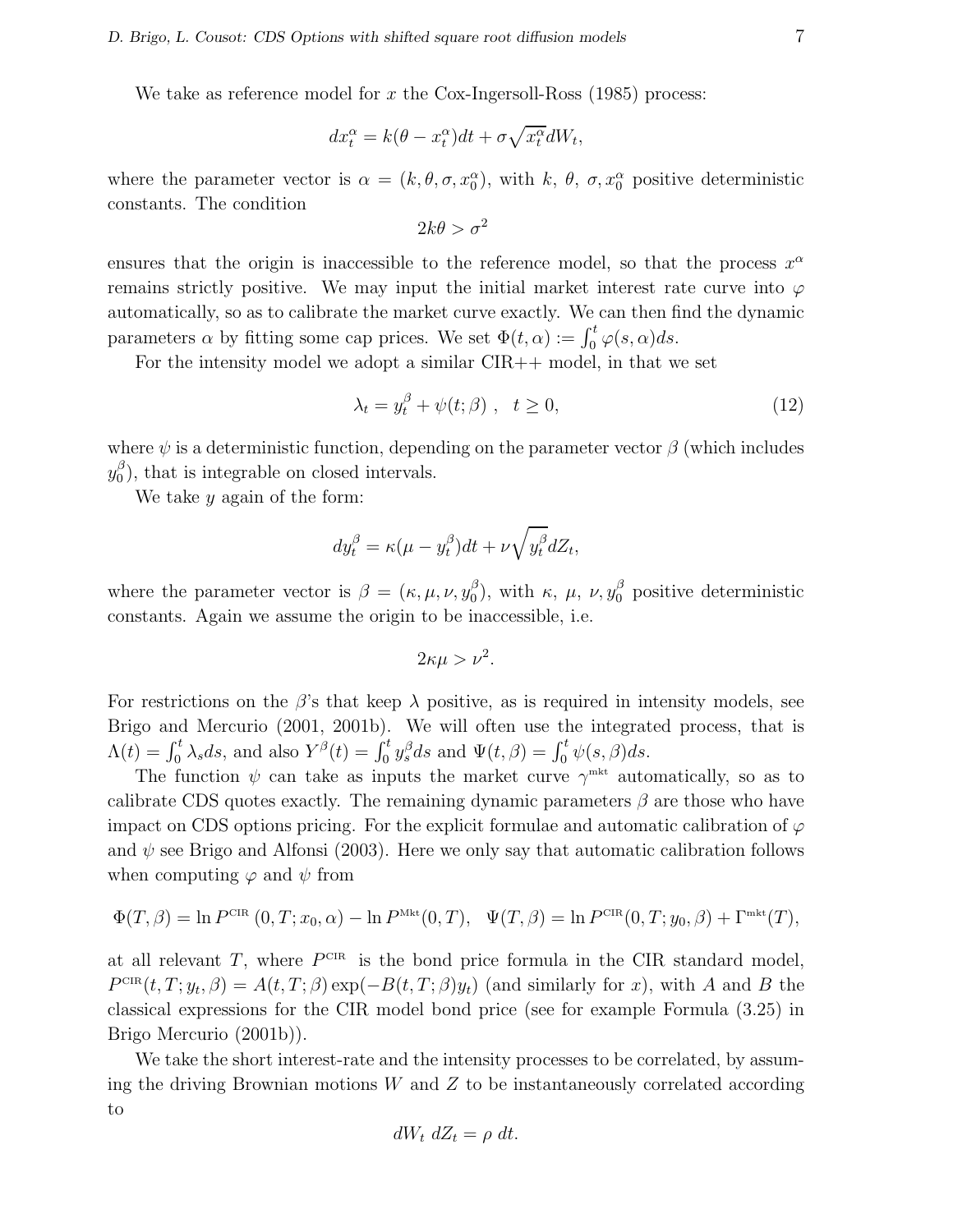This could in principle destroy the separated calibration paradigm summarized above. However, in Brigo and Alfonsi (2003) the issue is discussed at length and it is shown that, in practice, one can calibrate as above even in presence of nonzero correlation. It is shown that the parameter  $\rho$  has an impact on CDS valuation that is typically a fraction of the bid-ask spread, so that one may safely set  $\rho = 0$  when pricing (or calibrating) CDS's.

Let us now consider the CDS option price under the SSRD model.

Valuing this contract with the CIR++ model when  $\rho \neq 0$  can be a problem, since we have no closed form formula for  $\overline{P}$  or the other terms at time  $T_a$ . We would thus be forced, in principle, to sub-simulate paths from  $T_a$  on just to be able to obtain the underlying asset of the option at  $T_a$ . This is computationally undesirable and we need to find alternatives. One way out is assuming zero correlation between interest rate and intensity from  $T_a$  on. Indeed, we have already seen that said correlation has almost no impact on CDS's, so that we may expect no real impact on the two CDS terms concurring to the payoff at  $T_a$ . Then, with zero correlation from  $T_a$  on, we have analytical expressions for the terms in the payoff and we may avoid simulations from  $T_a$  on. Compute

$$
CDS(T_a, T_a, T_b, K, \text{LGD}) = 1_{\{\tau > T_a\}} \mathbb{E} \Bigg\{ D(T_a, \tau) (\tau - T_{\beta(\tau)-1}) K \mathbf{1}_{\{\tau < T_b\}} + \sum_{i=a+1}^{b} D(T_a, T_i) \alpha_i K \mathbf{1}_{\{\tau > T_i\}} - \mathbf{1}_{\{\tau < T_b\}} D(T_a, \tau) \text{ } \text{LGD} | \mathcal{G}_{T_a} \Bigg\} = 1_{\{\tau > T_a\}} \Bigg\{ K \int_{T_a}^{T_b} \mathbb{E} \left[ \exp \left( - \int_{T_a}^u (r_s + \lambda_s) ds \right) \lambda_u | \mathcal{F}_{T_a} \right] (u - T_{\beta(u)-1}) du + K \sum_{i=a+1}^{b} \alpha_i \mathbb{E} \left[ \exp \left( - \int_{T_a}^{T_i} (r_s + \lambda_s) ds \right) | \mathcal{F}_{T_a} \right] - \text{LGD} \int_{T_a}^{T_b} \mathbb{E} \left[ \exp \left( - \int_{T_a}^u (r_s + \lambda_s) ds \right) \lambda_u | \mathcal{F}_{T_a} \right] du \Bigg\} := 1_{\{\tau > T_a\}} CDS_{\mathcal{F}}(T_a, T_a, T_b, K, \text{LGD}; x_{T_a}, y_{T_a}).
$$

Assuming  $\rho = 0$  from  $T_a$  on, the expectations appearing in the above expression can be computed as follows:

$$
\mathbb{E}\left[\exp\left(-\int_{T_a}^{T_i} (r_s + \lambda_s)ds\right) | \mathcal{F}_{T_a}\right] = \exp(\Psi(T_a, \beta) - \Psi(T_i, \beta))P^{\text{CIR}}(T_a, T_i; y_{T_a}, \beta) \times \\ \times \exp(\Phi(T_a, \alpha) - \Phi(T_i, \alpha))P^{\text{CIR}}(T_a, T_i; x_{T_a}, \alpha). (13)
$$

Further, we may compute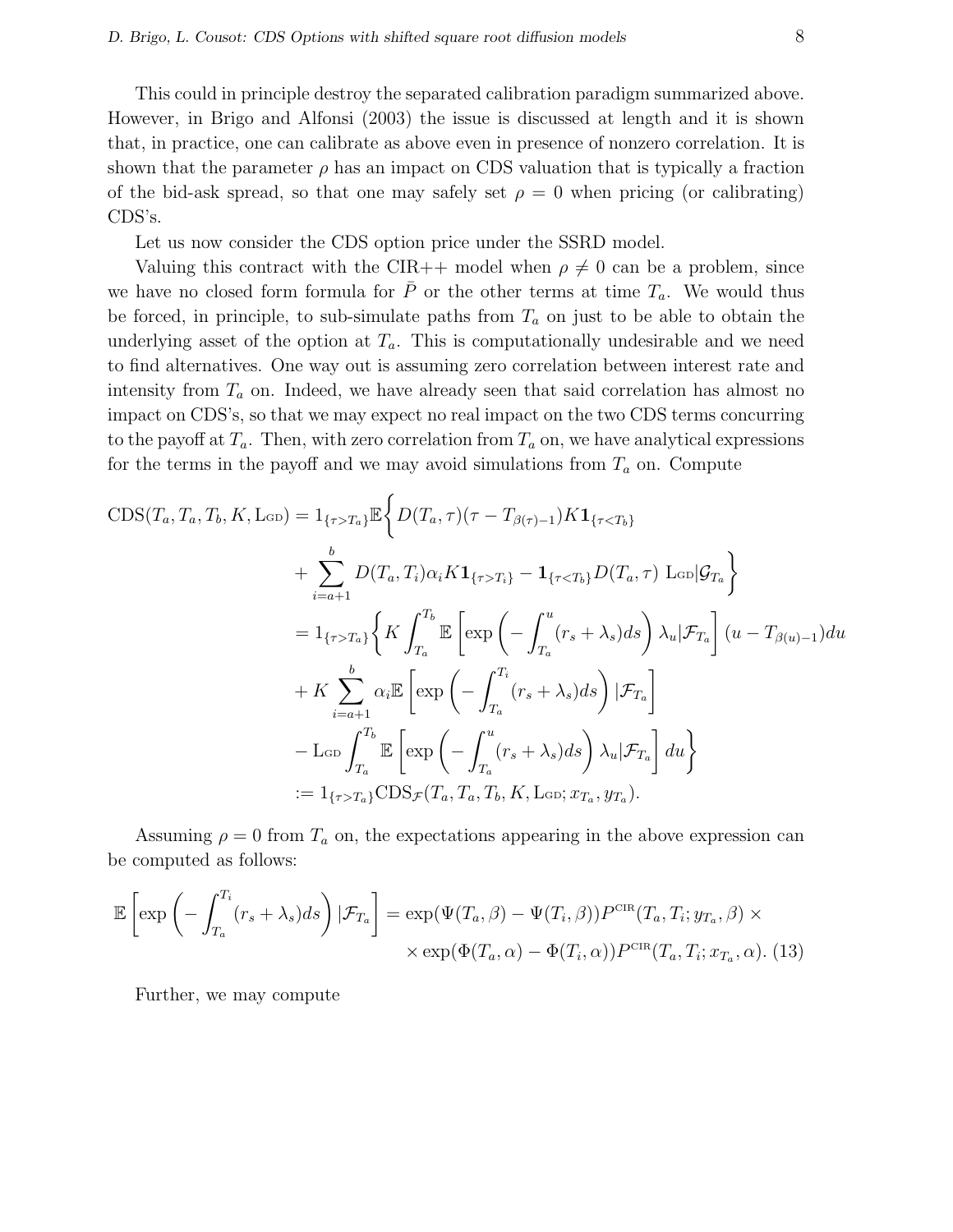$$
\mathbb{E}\left[\exp\left(-\int_{T_a}^u (r_s + \lambda_s)ds\right)\lambda_u|\mathcal{F}_{T_a}\right] =
$$
\n
$$
= \mathbb{E}\left[\exp\left(-\int_{T_a}^u r_s ds\right)|\mathcal{F}_{T_a}\right]\mathbb{E}\left[\exp\left(-\int_{T_a}^u \lambda_s ds\right)\lambda_u|\mathcal{F}_{T_a}\right] =
$$
\n
$$
= \mathbb{E}\left[\exp\left(-\int_{T_a}^u r_s ds\right)|\mathcal{F}_{T_a}\right]\left(-\frac{d}{du}\mathbb{E}\left[\exp\left(-\int_{T_a}^u \lambda_s ds\right)|\mathcal{F}_{T_a}\right]\right) =
$$
\n
$$
= -\exp(\Phi(T_a, \alpha) - \Phi(u, \alpha))P^{\text{CIR}}(T_a, u; x_{T_a}, \alpha) \times
$$
\n
$$
\times \frac{d}{du}\left[\exp(\Psi(T_a, \beta) - \Psi(u, \beta))P^{\text{CIR}}(T_a, u; y_{T_a}, \beta)\right]
$$
\n(14)

so that all terms are known analytically given the simulated paths of  $x_{T_a}$  and  $y_{T_a}$ , which are to be simulated with nonzero  $\rho$  from time 0 to time  $T_a$ . Putting all pieces together, without forgetting the indicator  $1_{\{\tau>T_a\}}$ , we may value the CDS option payoff (7) by simulation.

$$
\mathbb{E}\left[D(t,T_a)[-CDS(T_a,T_a,T_b,K,L_{GD})]^+|\mathcal{G}_t\right]
$$
\n
$$
= \mathbb{E}\left[D(t,T_a)\mathbb{1}_{\{\tau>T_a\}}[-CDS_{\mathcal{F}}(T_a,T_a,T_b,K,L_{GD};x_{T_a},y_{T_a})]^+|\mathcal{G}_t\right]
$$
\n
$$
= \frac{\mathbb{1}_{\{\tau>t\}}}{\exp(-\Lambda(t))}\mathbb{E}\left[D(t,T_a)\mathbb{1}_{\{\tau>T_a\}}[-CDS_{\mathcal{F}}(T_a,T_a,T_b,K,L_{GD};x_{T_a},y_{T_a})]^+|\mathcal{F}_t\right]
$$
\n
$$
= \mathbb{1}_{\{\tau>t\}}\mathbb{E}\left[D(t,T_a)\exp(-\Lambda(T_a)+\Lambda(t))[-CDS_{\mathcal{F}}(T_a,T_a,T_b,K,L_{GD};x_{T_a},y_{T_a})]^+|\mathcal{F}_t\right]
$$
\n
$$
= \boxed{\mathbb{1}_{\{\tau>t\}}\mathbb{E}\left[\exp\left(-\int_t^{T_a}(r_s+\lambda_s)ds\right)[-CDS_{\mathcal{F}}(T_a,T_a,T_b,K,L_{GD};x_{T_a},y_{T_a})]^+|\mathcal{F}_t\right]}
$$
(15)

The assumption above that  $\rho = 0$  from  $T_a$  on allows us to compute the F-measurable part of the CDS payoff, i.e.  $CDS_{\mathcal{F}}$ , as a function of the simulated  $x_{T_a}$  and  $y_{T_a}$  without further simulation from  $T_a$  to  $T_b$ . It suffices to use formulas (13) and (14). However, we have to check that we can set  $\rho = 0$  from  $T_a$  on. We know from Brigo and Alfonsi (2003) that  $\rho$  has little impact on "at the money" CDS contracts valued at time 0. We plan to check whether this is the case with the option payoff from  $T_a$  on. We will thus compute the option price both by taking  $\rho = 0$  from  $T_a$  on and by keeping the nonzero  $\rho$  also in  $[T_a, T_b]$ . In the latter case we can resort to the "sub-path" method. We simulate n paths of  $\lambda$  and r from 0 to  $T_a$ , and then for each  $T_a$  realization we subsimulate m paths up to  $T_b$  to compute the inner discounted payoff at  $T_a$  conditional on the  $T_a$  scenario. We need a way to compute the standard error of the Monte Carlo method. In our tests below  $n = 50000$  and  $m = 5000$ .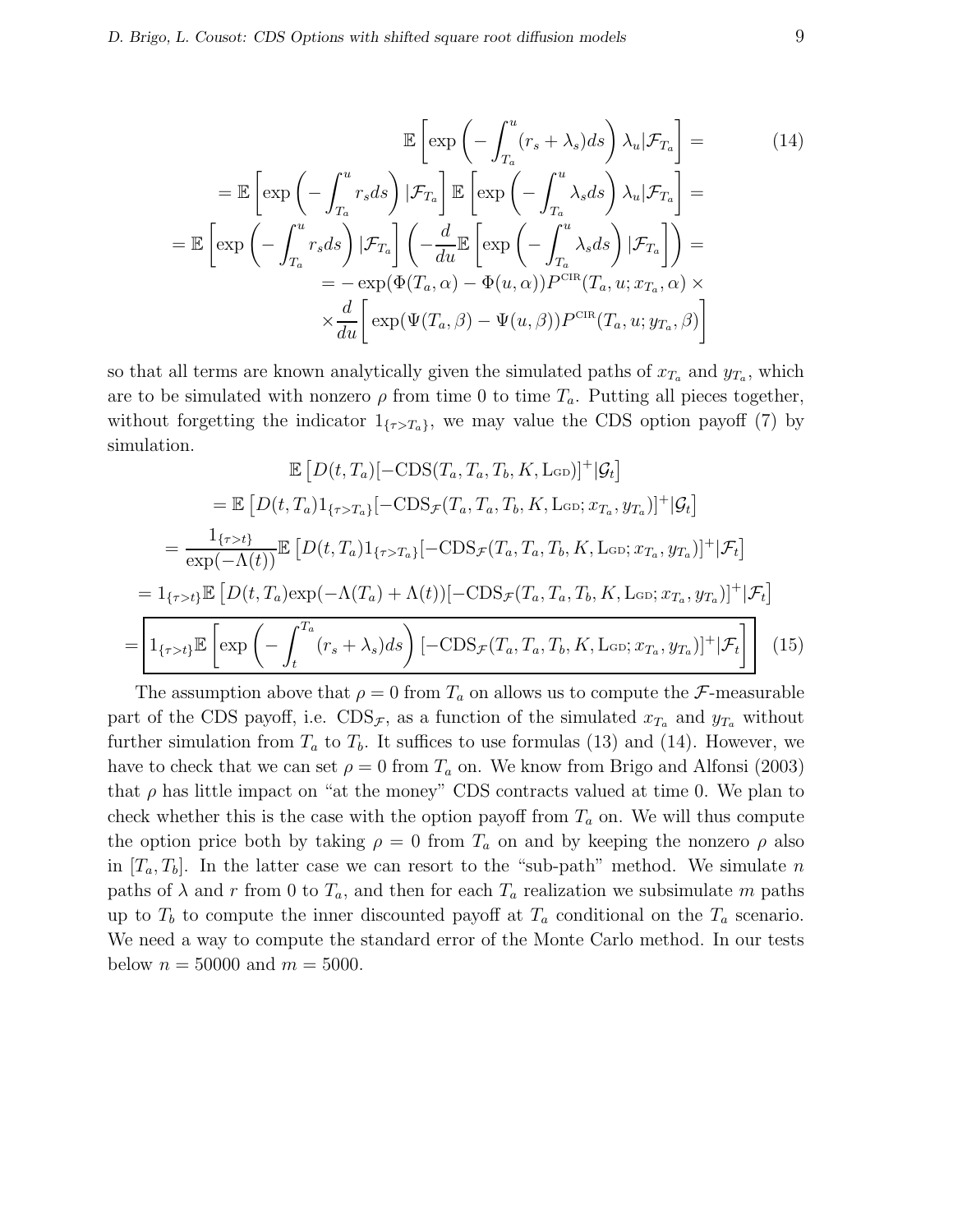# 4.1 SSRD standard error upper bound under nonzero correlation

Write the above option payoff at maturity  $T_a$  by collecting the expected values as

$$
CDS(T_a, T_a, T_b, K, \text{L}_{GD}) = 1_{\{\tau > T_a\}} \left\{ \mathbb{E} \left[ -K \int_{T_a}^{T_b} \exp \left( -\int_{T_a}^u (r_s + \lambda_s) ds \right) \lambda_u (u - T_{\beta(u)-1}) du \right. \\ \left. -K \sum_{i=a+1}^b \alpha_i \exp \left( -\int_{T_a}^{T_i} (r_s + \lambda_s) ds \right) + \text{L}_{GD} \int_{T_a}^{T_b} \exp \left( -\int_{T_a}^u (r_s + \lambda_s) ds \right) \lambda_u du \middle| \mathcal{F}_{T_a} \right] \right\}^+
$$

Call  $X$  the part of this expression inside the expectation after the indicator, i.e. the part inside the expectation inside the curly brackets. The CDS option price can be written as

$$
\mathbb{E}\left[\exp\left(-\int_0^{T_a}(r_s+\lambda_s)ds\right)(E_{T_a}X)^+\right]=\mathbb{E}\left[Y\cdot(E_{T_a}X)^+\right]
$$

where  $Y$  denotes the exponential term. The method we use is generate some scenarios  $\omega_i, i = 1, \ldots, n$  for r and  $\lambda$  up to  $T_a$ . Then, conditional on each such  $\omega_i$ , we generate m subpaths  $\omega_{i,j}, j = 1, \ldots, m$  for r and  $\lambda$  from  $T_a$  to  $T_b$ . We call  $Y^i$  the realization of Y corresponding to  $\omega_i$  and  $X^{i,j}$  the realization of X corresponding to  $\omega_{i,j}$ .

Our Monte Carlo estimate for the above price will then be

$$
\Pi_{MC} = \frac{1}{n} \sum_{i=1}^{n} Y^i \left( \frac{1}{m} \sum_{j=1}^{m} X^{i,j} \right)^+
$$

Under a large number of scenarios, the central limit theorem tells us that this  $\Pi_{MC}$ is approximately normal. Thus, if we find an upper bound for its standard deviation we may find conservative windows for the Monte Carlo error and conservative confidence intervals around the true mean, i.e. around the price we seek.

Compute then said variance.

$$
var(\Pi_{MC}) = var\left(\frac{1}{n}\sum_{i=1}^n Y^i \left(\frac{1}{m}\sum_{j=1}^m X^{i,j}\right)^+\right) = \dots
$$

Since the paths  $\omega_i$  are independent, we may add variances with respect to different  $\omega_i$ 's,

$$
\dots = \frac{1}{n^2} \sum_{i=1}^n var \left( Y^i \left( \frac{1}{m} \sum_{j=1}^m X^{i,j} \right)^+ \right) = \dots
$$

Now we use a first bound. In general, it is easy to show that, given a random variable Z, we have  $var(Z^+) < var(Z)$  if  $E(Z^+) + E(Z) > 0$ . Assuming the condition to hold (one may check it on the simulated sample, more on this later) we may then write

$$
\dots \leq \frac{1}{n^2} \sum_{i=1}^n var\left(Y^i \left(\frac{1}{m} \sum_{j=1}^m X^{i,j}\right)\right) = \frac{1}{n^2 m^2} \sum_{i=1}^n var\left(\sum_{j=1}^m (Y^i X^{i,j})\right) = \dots
$$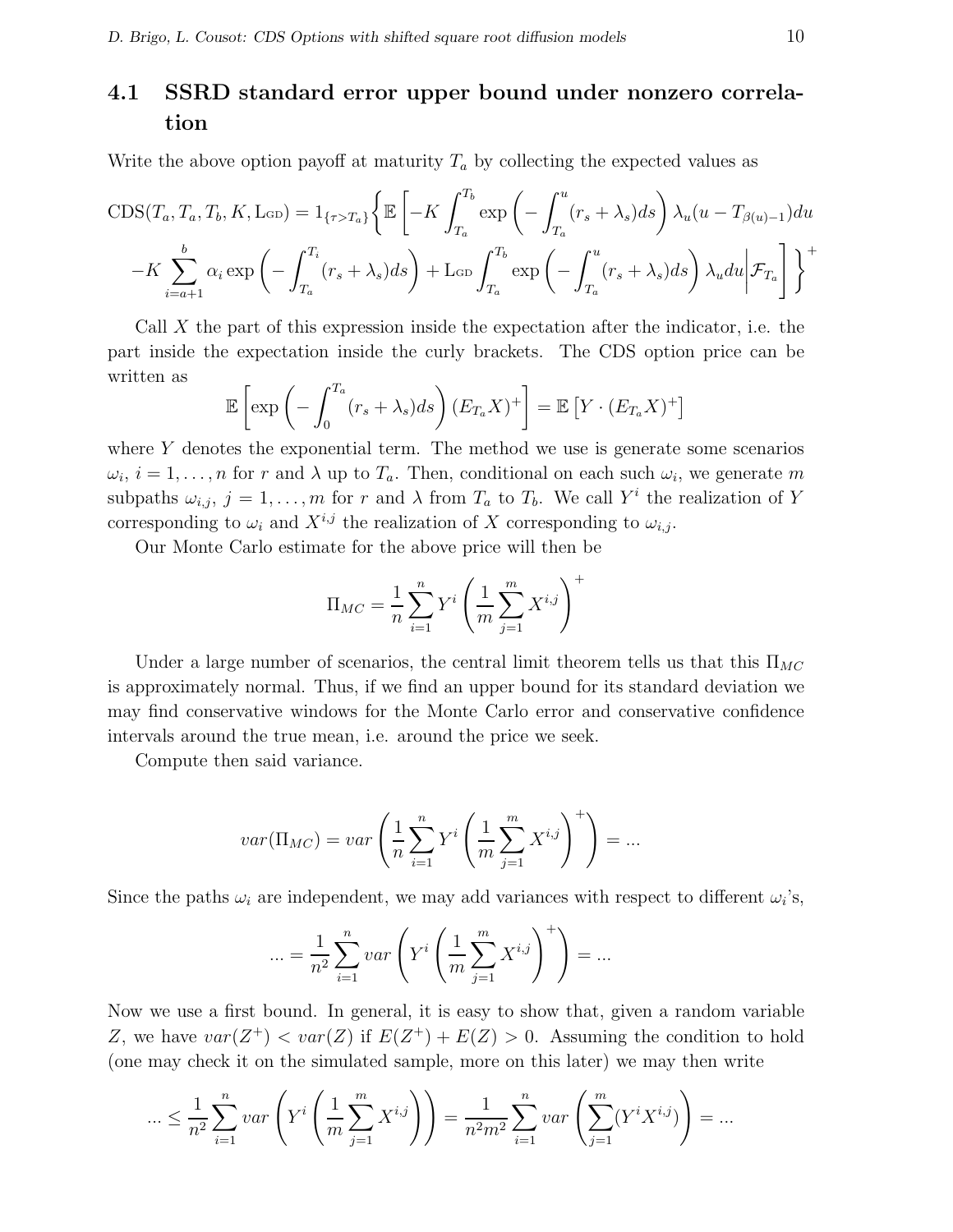Now we are computing the variance of a summation of correlated variables. This has as upper bound the case where all correlations are one, corresponding to adding up standard deviations and squaring:

$$
\dots \leq \frac{1}{n^2 m^2} \sum_{i=1}^n \left( \sum_{j=1}^m stdv(Y^i X^{i,j}) \right)^2 = \dots
$$

Since the " $i$ " samples are i.i.d., all the above standard deviations are equal to each other. Thus, if we call "stdvxy" such standard deviation, we obtain

$$
\ldots = \frac{1}{n^2 m^2} \sum_{i=1}^n (m \cdot stdvxy)^2 = \frac{1}{n} stdvxy^2
$$

The sample stdvxy above may be computed from the simulated sample: indeed, take the simulated realizations and compute the standard deviation of the discrete random variable taking the following values, each with  $1/(n \, m)$  probability:

$$
Y^{1}X^{1,1}, Y^{1}X^{1,2}, Y^{1}X^{1,3}, \ldots, Y^{1}X^{1,m}
$$

$$
Y^{2}X^{2,1}, Y^{2}X^{2,2}, Y^{2}X^{2,3}, \ldots, Y^{2}X^{2,m}
$$

$$
\cdots
$$

$$
Y^{i}X^{i,1}, Y^{i}X^{i,2}, Y^{i}X^{i,3}, \ldots, Y^{i}X^{i,m}
$$

$$
\cdots
$$

$$
Y^{n}X^{n,1}, Y^{n}X^{n,2}, Y^{n}X^{n,3}, \ldots, Y^{n}X^{n,m}
$$

This standard deviation can be computed through cumulated quantities, so that it is not necessary to store all the paths.

We get

$$
MCorr = \frac{stdvxy}{\sqrt{n}} = \frac{1}{\sqrt{n}} \sqrt{\sum_{i=1}^{n} \sum_{j=1}^{m} \frac{(x^{i,j} \ y^{i})^2}{nm}} - \left(\sum_{i=1}^{n} \sum_{j=1}^{m} \frac{x^{i,j} \ y^{i}}{nm}\right)^2
$$

where x and y are the simulated realizations of X and Y (not to be confused with the processes of the interest rate and intensity). As one simulates paths and subpaths, it is best to keep a cumulated variable updating the sum of terms  $x^{i,j}$   $y^i$  and a cumulated variable also for the sum of  $(x^{i,j}, y^i)^2$ .

The last thing one has to check, to make sure things work, is that our assumption  $E(Z^+) + E(Z) > 0$  applies. We need to check that

$$
E\left[\left(Y_i\frac{1}{m}\sum_{j=1}^m X^{i,j}\right)^+\right] + E\left[\left(Y_i\frac{1}{m}\sum_{j=1}^m X^{i,j}\right)\right] > 0
$$

Again, we may decide to test this condition on the simulated sample itself. For each *i* we use the simulated sampled subpaths to compute the means  $\sum_{j=1}^{m} x^{i,j}/m = \mu_i$ , and then check that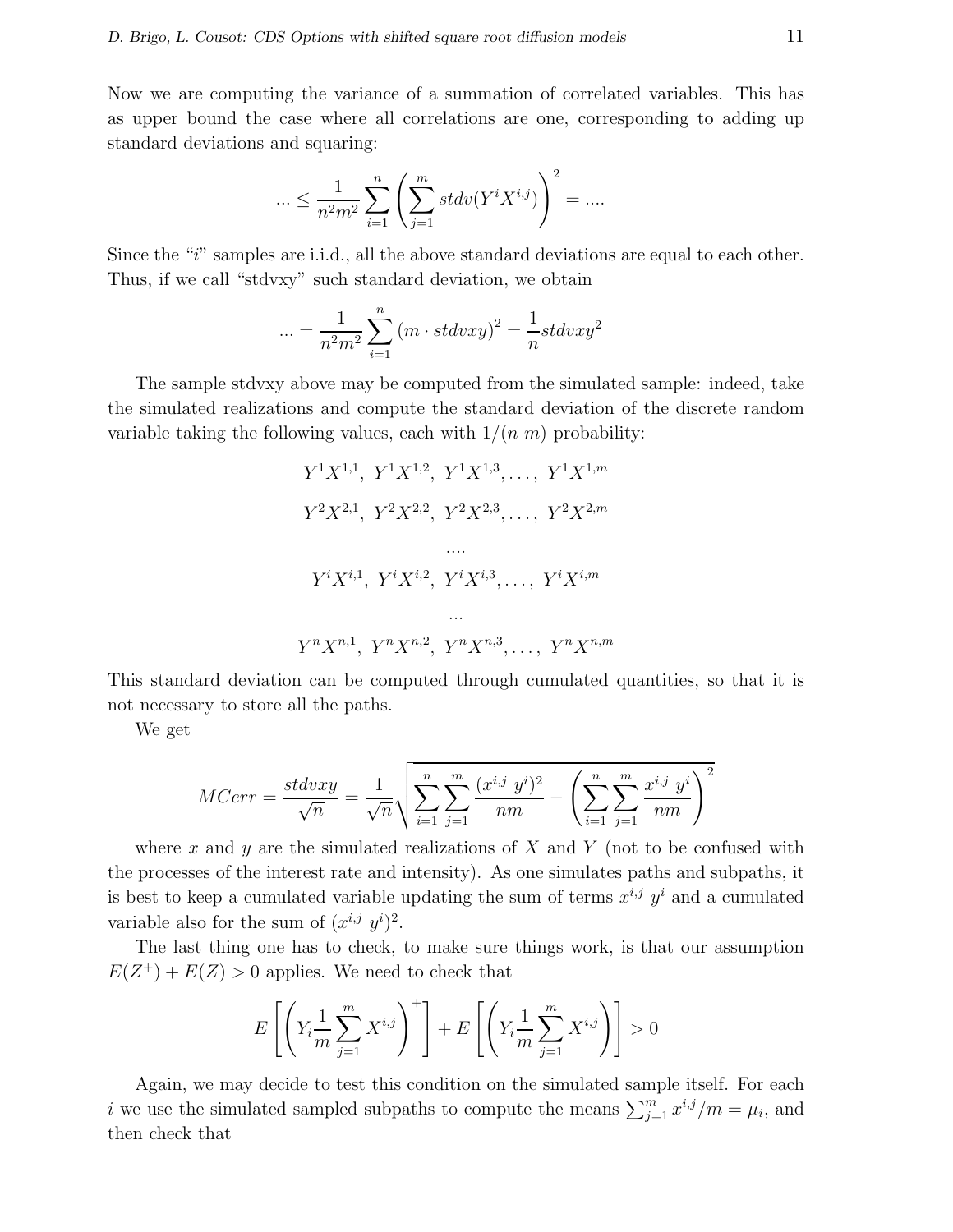$$
\frac{1}{n}\sum_{i=1}^{n}y_i(\mu_i)^+ + \frac{1}{n}\sum_{i=1}^{n}y_i(\mu_i) > 0
$$

This roughly amounts to say that the estimated CDS option price plus the opposite of the corresponding forward-start CDS price (with a CDS rate set to  $K$ ) gives a positive value. Note that if the  $\mu_i$ 's are strongly negative (as may happen for large K) then our assumption may not hold. We used this MC error bounds successfully in our subsequent tests.

# 5 A Formula linking the Market and SSRD models

We develop an approximated formula based on the assumption of null instantaneous correlation  $\rho$  between stochastic interest rates r and intensities  $\lambda$ . A particular case is given by deterministic rates r.

First we derive an approximated formula for the volatility of  $R_{a,b}(t)$  under the CIR++ model in case of zero correlation  $\rho = 0$ . In case of the CIR++ model for  $\lambda$  independent of r, Formula  $(5)$  (with postponed payoff or by ignoring the accruing term in the denominator) reads

$$
R_{a,b}(t) = \frac{\text{L}_{GD} \int_{T_a}^{T_b} \mathbb{E}[\lambda_u \exp(-\int_t^u r_s ds - \int_0^u \lambda_s ds)|\mathcal{F}_t] du}{\sum_{i=a+1}^b \alpha_i \exp(-\int_0^t \lambda_s ds) \mathbb{E}[\exp(-\int_t^{T_i} (r_s + \lambda_s) ds)|\mathcal{F}_t]} \\
= \frac{\text{L}_{GD} \int_{T_a}^{T_b} \mathbb{E}[\lambda_u \exp(-\int_t^u (r_s + \lambda_s) ds)|\mathcal{F}_t] du}{\sum_{i=a+1}^b \alpha_i \mathbb{E}[\exp(-\int_t^{T_i} (r_s + \lambda_s) ds)|\mathcal{F}_t]} \tag{16}
$$

Under the SSRD assumptions for  $\lambda$  and r this simplifies to:

$$
R_{a,b}(t) = \frac{\text{L}_{GD} \int_{T_a}^{T_b} P(t, u) \mathbb{E}[\lambda_u \exp(-\int_t^u \lambda_s ds)|\mathcal{F}_t] du}{\sum_{i=a+1}^b \alpha_i P(t, T_i) \mathbb{E}[\exp(-\int_t^{T_i} \lambda_s ds)|\mathcal{F}_t]} \tag{17}
$$
  

$$
= -\frac{\text{L}_{GD} \int_{T_a}^{T_b} \exp(\Phi(t, \alpha) - \Phi(u, \alpha)) P^{\text{CIR}}(t, u; x_t, \alpha) \frac{d}{du} \left[ \exp(\Psi(t, \beta) - \Psi(u, \beta)) P^{\text{CIR}}(t, u; y_t, \beta) \right] du}{\sum_{i=a+1}^b \alpha_i \exp(\Phi(t, \alpha) - \Phi(T_i, \alpha)) P^{\text{CIR}}(t, T_i; x_t, \alpha) \exp(\Psi(t, \beta) - \Psi(T_i, \beta)) P^{\text{CIR}}(t, T_i; y_t, \beta)}
$$
  

$$
:= R_{a,b}(t; x_t, y_t, \alpha, \beta).
$$
 (18)

At times we omit  $\alpha$  and  $\beta$  as arguments of  $R_{a,b}$ . Consider the instantaneous return variance of  $R$ , i.e. the quadratic covariation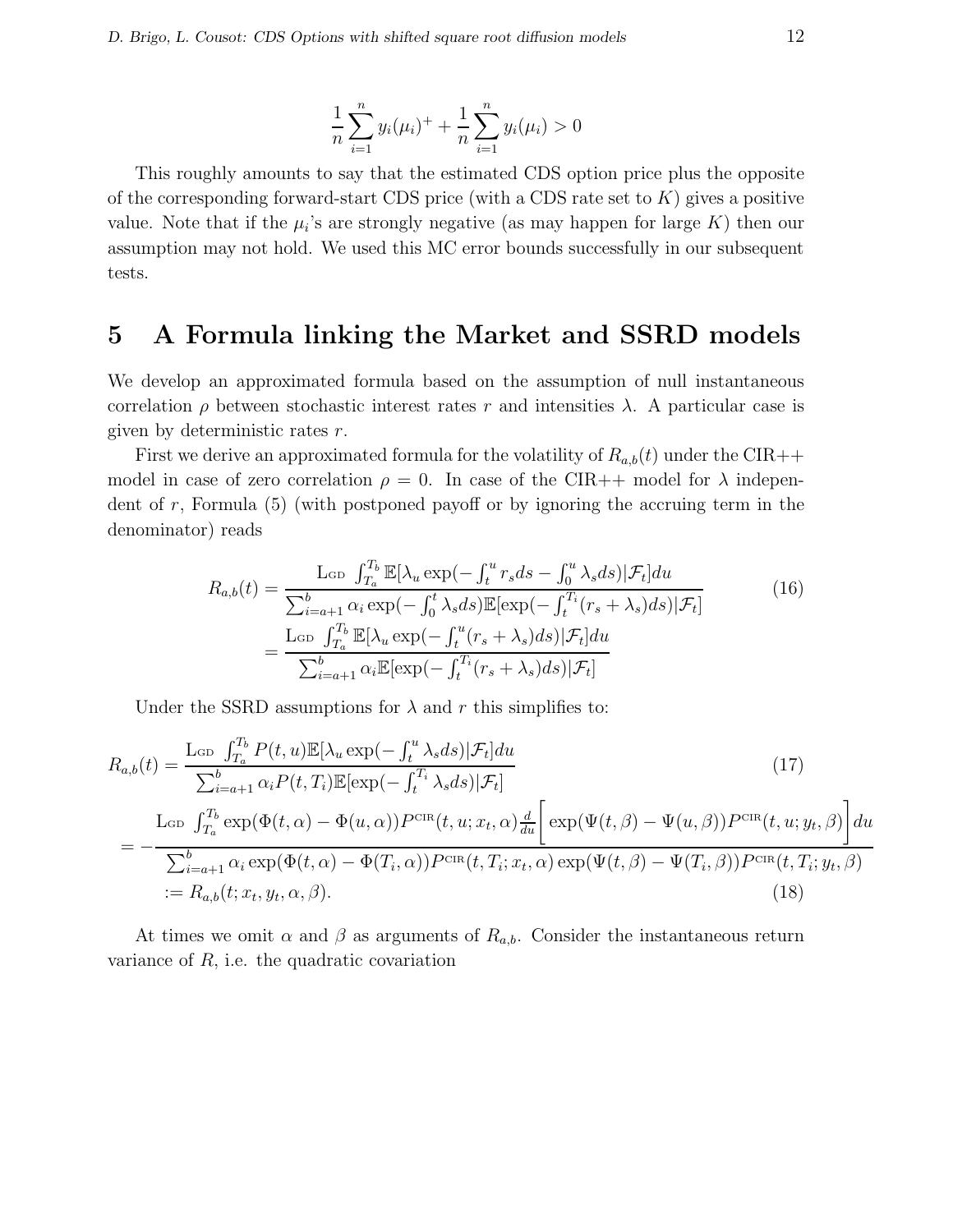$$
d\langle \ln R_{a,b}(\cdot; x, y) \rangle_t = \left(\frac{\partial \ln R_{a,b}(t; x_t, y_t)}{\partial x}\right)^2 d\langle x, x \rangle_t + \left(\frac{\partial \ln R_{a,b}(t; x_t, y_t)}{\partial y}\right)^2 d\langle y, y \rangle_t
$$
  
+ 
$$
2\left(\frac{\partial \ln R_{a,b}(t; x_t, y_t)}{\partial x}\right) \left(\frac{\partial \ln R_{a,b}(t; x_t, y_t)}{\partial y}\right) d\langle x, y \rangle_t
$$
  
= 
$$
\left(\frac{\partial \ln R_{a,b}(t; x_t, y_t)}{\partial x}\right)^2 \sigma^2 x_t dt + \left(\frac{\partial \ln R_{a,b}(t; x_t, y_t)}{\partial y}\right)^2 \nu^2 y_t dt
$$
  
+ 
$$
2\rho \left(\frac{\partial \ln R_{a,b}(t; x_t, y_t)}{\partial x}\right) \left(\frac{\partial \ln R_{a,b}(t; x_t, y_t)}{\partial y}\right) \sigma \nu \sqrt{x_t y_t} dt
$$

Since in the market model (10) we have

$$
d\langle \ln R_{a,b}(\cdot)\rangle_t = \sigma_{a,b}^2 dt,
$$

we may consider

$$
\sigma_{a,b}^{\text{CIR++}}(t)^2 := \left(\frac{\partial \ln R_{a,b}(t; x_t, y_t, \alpha, \beta)}{\partial x}\right)^2 \sigma^2 x_t + \left(\frac{\partial \ln R_{a,b}(t; x_t, y_t, \alpha, \beta)}{\partial y}\right)^2 \nu^2 y_t \tag{19}
$$

$$
+ 2\left(\frac{\partial \ln R_{a,b}(t; x_t, y_t, \alpha, \beta)}{\partial x}\right) \left(\frac{\partial \ln R_{a,b}(t; x_t, y_t, \alpha, \beta)}{\partial y}\right) \rho \sigma \nu \sqrt{x_t y_t}
$$

as a proxy, in the CIR++ model, for the market model volatility. Of course, while in the market model this volatility is deterministic, here it is a random variable due to the presence of x and y. Notice also that the above approximated formula for  $R$  in the SSRD model holds only for  $\rho = 0$ , since our formula for  $R_{a,b}$  in the SSRD model holds only under  $\rho = 0$ . We have to set  $\rho = 0$  in (19). However, we might "cheat" and use the above approximation even when  $\rho \neq 0$ , although this may lead to a worsening of the approximation. We are not doing so in the present paper and, when applying the above formula, we take always  $\rho = 0$  even if the Monte Carlo prices are computed with  $\rho \neq 0$ .

The average return-volatility of  $R$  in the CIR++ model would thus be a random variable given by the square root of  $(1/T_a) \int_0^{T_a} \sigma_{a,b}^{\text{CIR++}}(t)^2 dt$ . However, we aim at a fast approximation which can be computed without simulation. To obtain such an approximation, we replace any occurrence of  $x_t$  and  $y_t$  in (19) by the respective expectations at time 0. We compute then the volatility  $v_{a,b}$  according to

$$
v_{a,b}^{CIR++}(\alpha,\beta)^2 := \frac{1}{T_a} \left[ \int_0^{T_a} \left( \frac{\partial \ln R_{a,b}(t; \mathbb{E}_0(x_t), \mathbb{E}_0(y_t))}{\partial x} \right)^2 \sigma^2 \mathbb{E}_0(x_t) dt \right. \\ \left. + \int_0^{T_a} \left( \frac{\partial \ln R_{a,b}(t; \mathbb{E}_0(x_t), \mathbb{E}_0(y_t))}{\partial y} \right)^2 \nu^2 \mathbb{E}_0(y_t) dt \right],
$$
 (20)

where for example  $\mathbb{E}_0(y_t) = y_0 e^{-\kappa t} + \mu(1 - e^{-\kappa t})$ . One may wonder about which term in the above approximation is larger. In case we consider also deterministic interest rates, the first integral has to be omitted and the formula simplifies. We may anticipate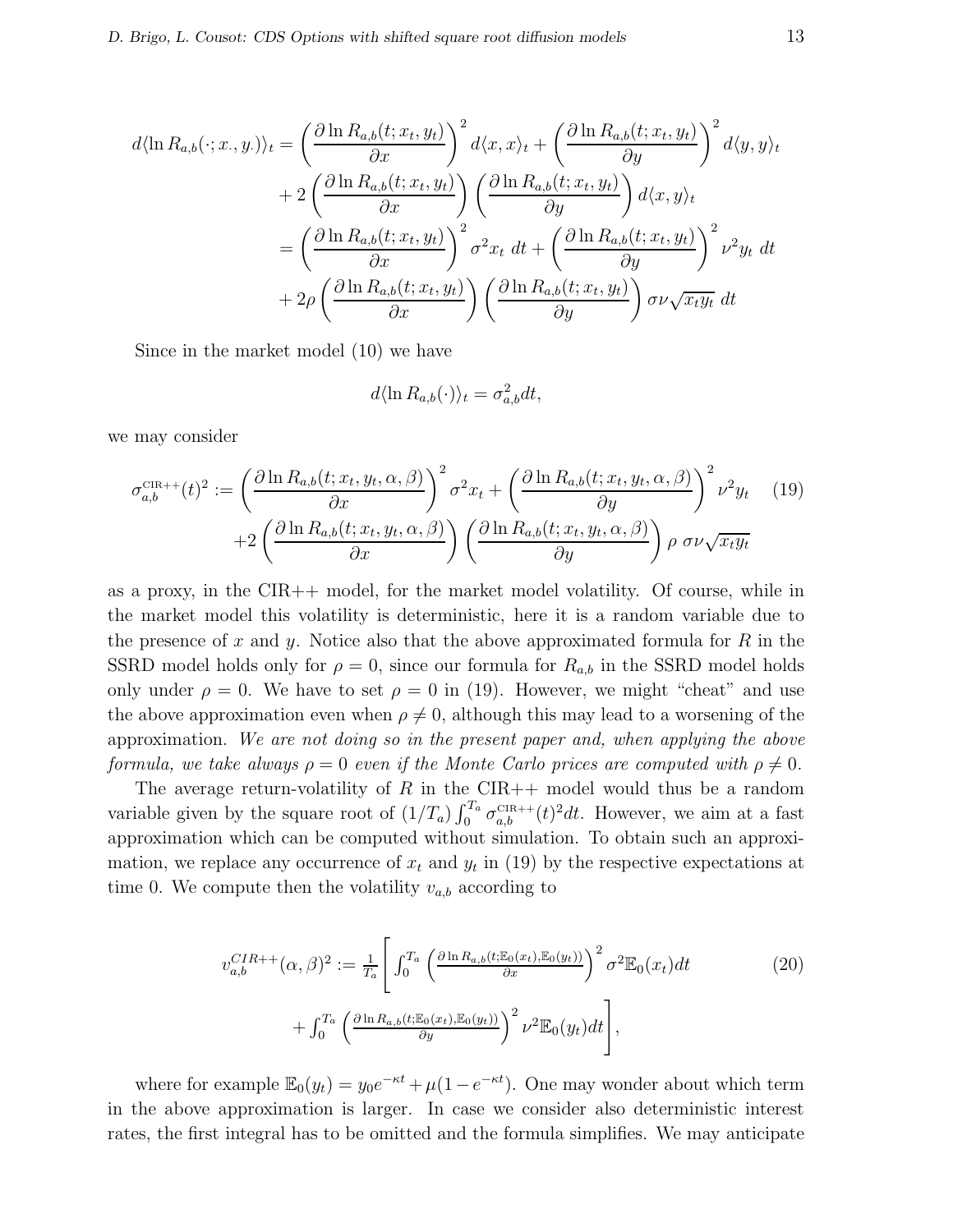that in all our subsequent tests, the first integral gives a much smaller contribution than the second one. Typically the difference is smaller that 0.1%, so that when the total formula gives us a volatility 22.3%, the formula with only the second term would give us 22.2%. This points out that what contributes to the volatility of the CDS rate is the intensity stochasticity, while the interest-rate stochasticity has almost no impact on it. This, however, might change in presence of nonzero  $\rho$  so that we keep stochastic r in our tests. Below we give the results for the stochastic r case.

Again in the CIR++ model, in general, we have what we may call "SSRD-implied CDS-rate volatility", resulting from backing out the volatility from the market formula (9) for CDS option prices in correspondence of the SSRD model option price (15).

In other terms, at time 0 we solve the equation

$$
E_0 \left[ e^{-\int_0^{T_a} (r_s + \lambda_s) ds} [-\text{CDS}_{\mathcal{F}}(T_a, T_a, T_b, K, \text{L}_{\text{GD}}; x_{T_a}, y_{T_a})]^+ \right] =
$$
  
=  $\bar{C}_{a,b}(0) [R_{a,b}(0) N(d_1(v_{a,b}^{imp}(\alpha, \beta, \rho))) - KN(d_2(v_{a,b}^{imp}(\alpha, \beta, \rho)))]$ 

in  $v_{a,b}^{imp}(\alpha,\beta,\rho)$ . We do so by valuing the left hand side (depending on  $\alpha,\beta$  and  $\rho$  in general) through Monte Carlo simulation.

The first investigation we are interested in is understanding the qualitative dependence of the implied volatility as a function of the model parameters  $\kappa, \mu, \nu, y_0, \rho$  and also of strike K. We assess this dependence via Monte Carlo simulation. The simulation is however much easier, as explained earlier, if we are allowed to set  $\rho = 0$  from  $T_a$  on. We check this a posteriori and find that this is possible but mostly for negative  $\rho$ . En passant, we test how close  $v_{a,b}^{CIR++}(\alpha,\beta)$  is to  $v_{a,b}^{imp}(\alpha,\beta,\rho)$ . The approximation can be helpful for a number of reasons. First, in all situations where the two quantities are close, we may have a first quick analytical valuation of a CDS option in the SSRD model with no need for Monte Carlo simulation. Secondly, the formula provides us with a market quantity linked to the CIR++ dynamical parameters  $\beta$ . Model parameters are not too useful to practitioners, unless they can be translated into views on market quantities. In this sense, it is also useful to have an idea of the impact of each single model parameter onto market quantities. The correct market quantity associated to the SSRD model would be  $v_{a,b}^{imp}$ , but checking the impact of changing say  $\kappa$  onto this quantity can be time-consuming, given the need to perform a Monte Carlo simulation. However, if we know the approximated quantity  $v_{a,b}^{CIR++}(\alpha,\beta)$  patterns to be reliable, we may use it to check the impact of the model parameters, since in this case we may re-value this quantity for different parameter values analytically. The formula for  $v_{a,b}^{CIR++}(\alpha,\beta)$  may thus provide us a quick means to translate the CIR++ parameters changes in market patterns.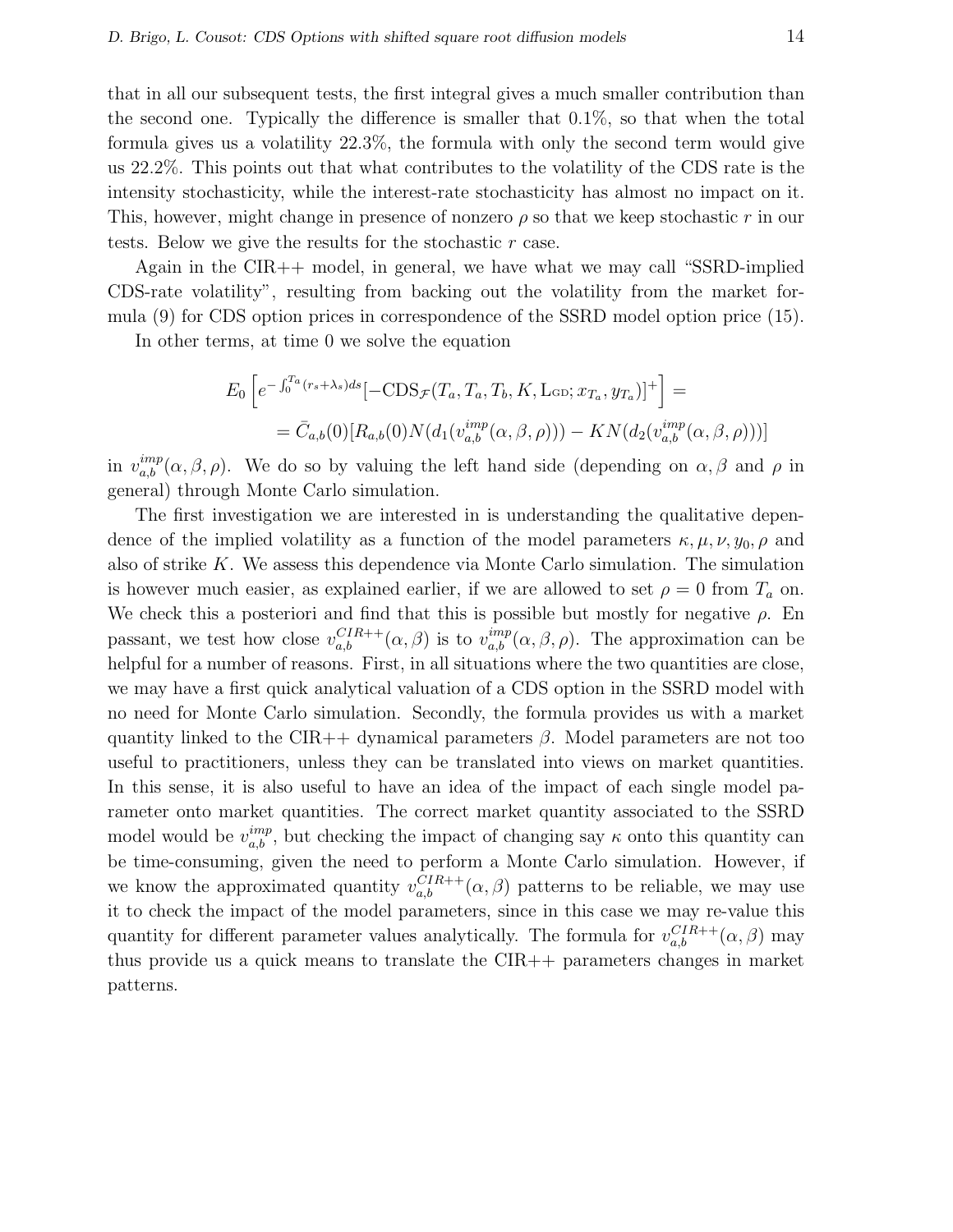# 6 Numerical tests and Results

## 6.1 Market data and Simulation Setup

Below we report the points in the (time,intensity) dimension determining the deterministic piecewise linear hazard rates  $(t, \gamma^{mkt}(t))$  implied by CDS quotes for Parmalat on June  $26^{th}$ , 2003:

| Time            | $\gamma^{\text{mkt}}$ of Parmalat |
|-----------------|-----------------------------------|
| $26$ -Jun-03    | 0.0374016                         |
| $28$ -Jun- $04$ | 0.0413386                         |
| $27 - Jun-06$   | 0.0442196                         |
| $27 - Jun-08$   | 0.0446496                         |

The corresponding survival probabilities  $(t, e^{-\Gamma^{mkt}(t)})$  are:

| Time          | Survival Probability of Parmalat |
|---------------|----------------------------------|
| $26$ -Jun-03  |                                  |
| $28$ -Jun-04  | 0.96108375                       |
| $27 - Jun-06$ | 0.882378007                      |
| $27 - Jun-08$ | 0.807246935                      |

The deterministic piecewise linear hazard rates implied by CDS quotes for Peugeot on June  $26^{th}$ , 2003:

| Time            | $\gamma^{\text{mkt}}$ of Peugeot |
|-----------------|----------------------------------|
| $26$ -Jun-03    | 0.00208589                       |
| $28$ -Jun- $04$ | 0.00486707                       |
| $27 - Jun-06$   | 0.0070899                        |
| $27 - Jun-08$   | 0.00948182                       |

The corresponding survival probabilities:

| Time          | Survival Probability of Peugeot |
|---------------|---------------------------------|
| $26$ -Jun-03  |                                 |
| $28$ -Jun-04  | 0.996501081                     |
| $27 - Jun-06$ | 0.98467302                      |
| $27 - Jun-08$ | 0.968467763                     |

We take the Euro default free interest rate curve of the same day  $(t, P(0, t))$ :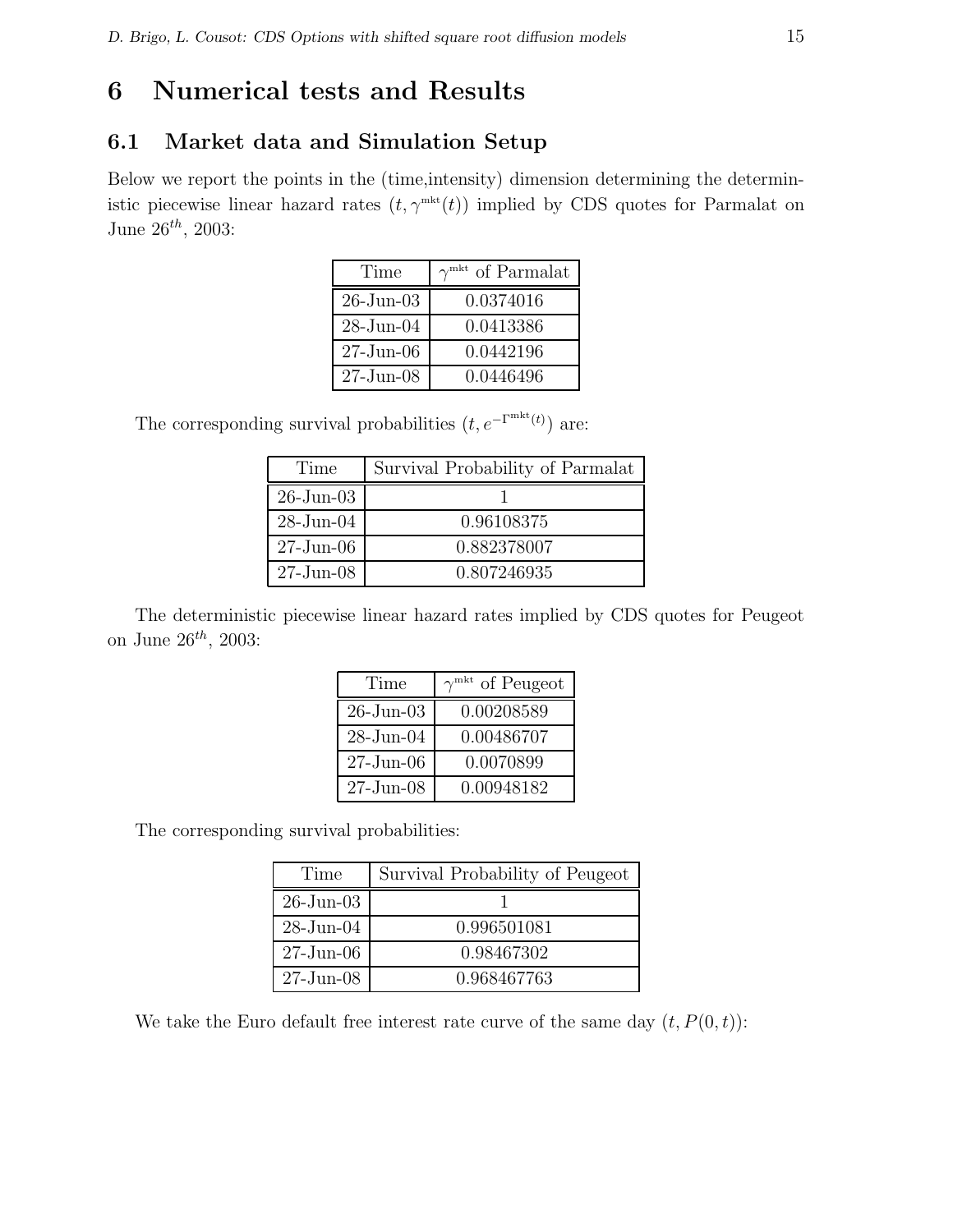| Maturity             | Default Free Zero Coupon Bond Price |
|----------------------|-------------------------------------|
| $26$ -Jun- $03$      | 1                                   |
| $27 - Jun-03$        | 0.999940837                         |
| $1-Jul-03$           | 0.999704219                         |
| $7-Jul-03$           | 0.999340342                         |
| $30 - \text{Jul}-03$ | 0.997963707                         |
| $29-Aug-03$          | 0.996180439                         |
| $30-Sep-03$          | 0.994325513                         |
| $17 - Dec-03$        | 0.990175175                         |
| $17-Mar-04$          | 0.985423722                         |
| $17$ -Jun- $04$      | 0.980568545                         |
| $16$ -Sep-04         | 0.975429577                         |
| $15$ -Dec-04         | 0.969927081                         |
| $15$ -Mar-05         | 0.963980526                         |
| $16$ -Jun- $05$      | 0.957470682                         |
| $15$ -Sep-05         | 0.950727077                         |
| $30$ -Jun- $06$      | 0.927244335                         |
| $29$ -Jun-07         | 0.894148369                         |
| $30 - Jun-08$        | 0.858510843                         |

As concerns the Monte Carlo method, all the following simulations are obtained by means of 50,000 paths, under variance reduction techniques, for the relevant stochastic processes x and y. In all simulations, the  $\alpha$  parameters of the EURO interest-rate curve are set to

$$
k = 0.4, \theta = 0.026, \sigma = 14\%, x_0 = 0.0165,
$$

reflecting a possible calibration to Cap volatilities.

## 6.2 CDS option with maturity 1y on a CDS lasting 4y

#### 6.2.1 Calibrating  $\psi$  to Parmalat CDS Data

The At-the-money CDS option we consider here has the following features:

| $T_a$                 | 1 year   |  |
|-----------------------|----------|--|
| $T_h$                 | 5 years  |  |
| $T_{a+i+1} - T_{a+i}$ | 6 months |  |
|                       | $311$ bp |  |
| LGD                   | $70\%$   |  |

With  $\mu = 0.045$ ,  $\nu = 15\%$ ,  $y_0 = 0.035$ ,  $\rho = 0$  being fixed, we change  $\kappa$ :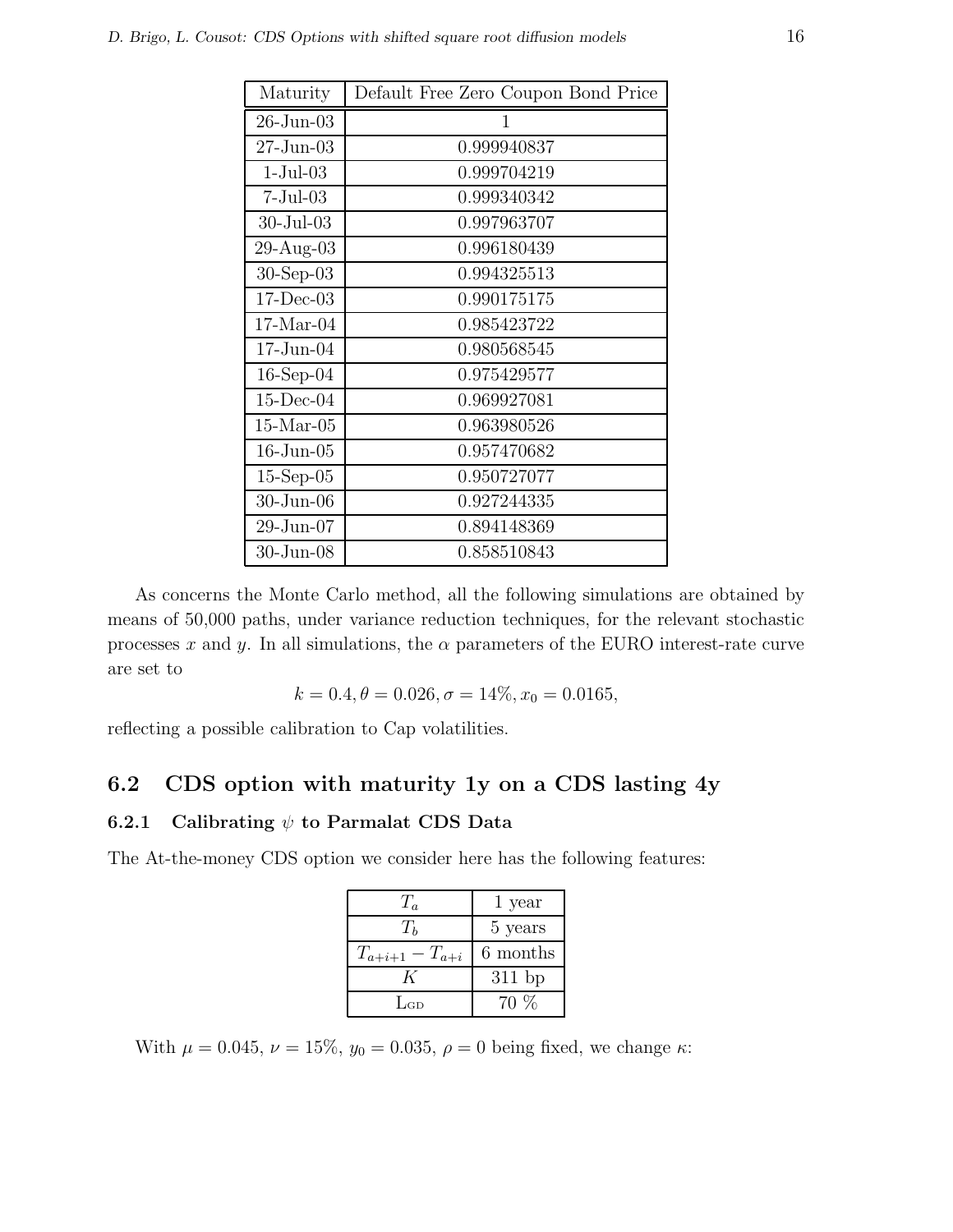| $\kappa$ | $v_{a,b}^{imp}(\kappa)$                       | $v_{a,b}^{CIR++}(\kappa)$ | $v_{a,b}^{imp}(\kappa)-v_{a,b}^{CIR++}(\kappa)$ |
|----------|-----------------------------------------------|---------------------------|-------------------------------------------------|
|          | $0.35 \mid 29.6 \; (29.4 \; ; \; 29.9) \; \%$ | $30.1~\%$                 | $-0.5$ ( $-0.7$ ; $-0.2$ ) $\%$                 |
|          | $0.45$   25.0 (24.8; 25.2) $\%$               | 25.4 %                    | $-0.4$ ( $-0.6$ ; $-0.2$ ) $\%$                 |
|          | $0.55$   21.3 (21.1; 21.5) $%$                | 21.7 %                    | $-0.4$ ( $-0.6$ ; $-0.2$ ) $\%$                 |
|          | $0.65$   18.4 (18.2; 18.5) $%$                | 18.7 %                    | $-0.3$ ( $-0.5$ ; $-0.2$ ) $\%$                 |
|          | $0.75$   16.0 (15.8; 16.1) $\%$               | 16.3 %                    | $-0.3$ ( $-0.5$ ; $-0.2$ ) $\%$                 |

With  $\kappa = 0.5$ ,  $\nu = 15\%$ ,  $y_0 = 0.037$ ,  $\rho = 0$  being fixed, we change  $\mu$ :

| $\mu$ | $v_{a,b}^{imp}(\mu)$                  | $v_{a,b}^{CIR++}(\mu)$ | $v_{a,b}^{imp}(\mu) - v_{a,b}^{CIR++}(\mu)$ |
|-------|---------------------------------------|------------------------|---------------------------------------------|
| 0.025 | $21.9(21.7; 22.1)$ %                  | 22.4 %                 | $-0.5$ ( $-0.7$ ; $-0.3$ ) $%$              |
|       | $\vert 0.03 \vert 22.3(22.1; 22.5)$ % | 22.8 %                 | $-0.5$ ( $-0.7$ ; $-0.3$ ) $\%$             |
| 0.035 | 22.7 (22.5; 22.9) $%$                 | 23.1 %                 | $-0.4$ ( $-0.6$ ; $-0.2$ ) $%$              |
|       | $0.04$   23.1 (22.9; 23.3) $%$        | 23.5 %                 | $-0.4$ ( $-0.6$ ; $-0.2$ ) $\%$             |
| 0.045 | $23.5(23.3; 23.7)$ %                  | 23.9 %                 | $-0.4$ ( $-0.6$ ; $-0.2$ ) $%$              |

With  $\kappa = 0.5$ ,  $\mu = 0.046$ ,  $y_0 = 0.036$ ,  $\rho = 0$  being fixed, we change  $\nu$ :

| $\nu$ $v_{a,b}^{imp}(\nu)$      | $v_{a,b}^{CIR++}(\nu)$ | $v_{a,b}^{imp}(\nu) - v_{a,b}^{CIR++}(\nu)$ |
|---------------------------------|------------------------|---------------------------------------------|
| $11\%$   17.5 (17.4; 17.7) $\%$ | 17.7 %                 | $-0.2$ ( $-0.4$ ; 0.0) $%$                  |
| $13\%$   20.5 (20.3; 20.7) $\%$ | $20.8\%$               | $-0.3$ ( $-0.5$ ; $-0.1$ ) $%$              |
| $15\%$   23.4 (23.2; 23.6) $\%$ | 23.7 %                 | $-0.3$ ( $-0.5$ ; $-0.1$ ) $%$              |
| $17\%$   26.1 (25.9; 26.3) $\%$ | 26.7 %                 | $-0.6$ ( $-0.8$ ; $-0.4$ ) $%$              |
| $19\%$   28.7 (28.5; 28.9) $\%$ | $29.5~\%$              | $-0.8$ ( $-1.0$ ; $-0.6$ ) $\%$             |
| $21\%$   31.1 (31.0; 31.4) $\%$ | $32.3~\%$              | $-1.2$ ( $-1.3$ ; $-0.9$ ) $\%$             |

With  $\kappa = 0.5$ ,  $\mu = 0.0475$ ,  $\nu = 20\%$ ,  $\rho = 0$  being fixed, we change  $y_0$ :

| $y_0$ | $v_{a,b}^{imp}(y_0)$                           | $v_{a,b}^{CIR++}(y_0)$ | $v_{a,b}^{imp}(y_0) - v_{a,b}^{CIR++}(y_0)$ |
|-------|------------------------------------------------|------------------------|---------------------------------------------|
|       | $0.012$   21.5 (21.4; 21.7) $%$                | 22.8 %                 | $-1.3$ $(-1.4; -1.1)$ %                     |
|       | $0.017 \mid 23.5 \; (23.3 \; ; \; 23.7) \; \%$ | 24.7 %                 | $-1.2$ ( $-1.4$ ; $-1.0$ ) $%$              |
|       | $0.022$   25.4 (25.2; 25.6) $%$                | 26.5 %                 | $-1.1$ ( $-1.3$ ; $-0.9$ ) $\%$             |
|       | $0.027$   27.2 (27.0; 27.4) $%$                | 28.2 %                 | $-1.0$ ( $-1.2$ ; $-0.8$ ) $\%$             |
|       | $\boxed{0.032}$   28.8 (28.6; 29.0) $\%$       | 29.8 %                 | $-1.0$ ( $-1.2$ ; $-0.8$ ) $\%$             |
|       | $\boxed{0.037}$   30.4 (30.2; 30.6) $\%$       | 31.3 %                 | $-0.9$ ( $-1.1$ ; $-0.7$ ) $%$              |

With  $\kappa = 0.5, \mu = 0.0475, \nu = 20\%, y_0 = 0.037, \rho = 0$  being fixed, we change K:

|                   | $v_{a,b}^{imp}(K)$                 | $\begin{array}{c} \sqrt{CIR}++\\ \sqrt{a_{\cdot}b} \end{array}$ | $v_{a,b}^{imp}(K) - v_{a,b}^{CIR++}$ |
|-------------------|------------------------------------|-----------------------------------------------------------------|--------------------------------------|
| $251$ bps         | 27.6 (27.4; 27.8) $\%$   31.3 $\%$ |                                                                 | $-3.7$ ( $-3.9$ ; $-3.5$ ) $\%$      |
| $311$ bps $(ATM)$ | $30.4~(30.2~;~30.6)~\%$   31.3 %   |                                                                 | $-0.9$ ( $-1.1$ ; $-0.7$ ) $\%$      |
| $371$ bps         | $31.8(31.5; 32.1)\%$ 31.3 %        |                                                                 | $0.5$ $(0.2; 0.8)$ %                 |
| $431$ bps         | $32.6$ $(32.2; 32.9)$ % $  31.3$ % |                                                                 | $1.3(0.9; 1.6)$ %                    |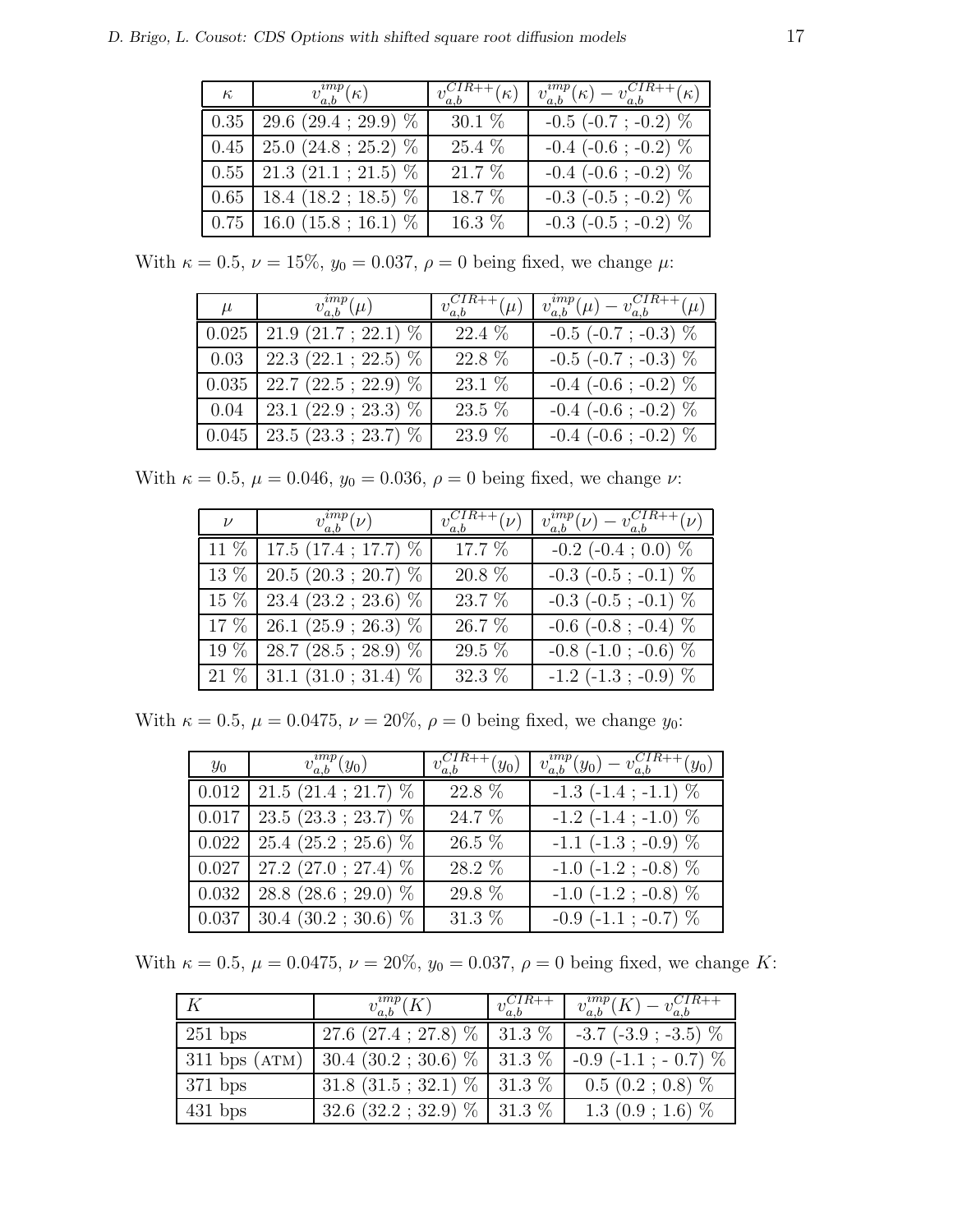With  $\kappa = 0.5$ ,  $\mu = 0.0475$ ,  $\nu = 20\%$ ,  $y_0 = 0.037$  being fixed we change  $\rho$  and K. Here  $v_{a,b}^{CIR++} = 31.3\%$  and does not depend either on K or on  $\rho$ .

|                     | $v_{a,b}^{imp}(K,-1)$                   | $v_{a,b}^{ump}(K, \rho = 0)$         | $v_{a,b}^{imp}(K,1)$                 |
|---------------------|-----------------------------------------|--------------------------------------|--------------------------------------|
| $K = 251$ bps       | $29.2$ (29.0; 29.3) $%$                 | $\overline{27.6}$ (27.4; 27.8) $\%$  | $25.5(25.3; 25.7)$ %                 |
| $K = 311$ bps (ATM) | 31.0 $(30.9; 31.2)$ %                   | $30.4$ $(30.2; 30.6)$ %              | $29.4(29.2; 29.5)$ %                 |
| $K = 371$ bps       | 32.0 $(31.8; 32.2)$ %                   | $31.8(31.5; 32.1)$ %                 | 31.0 $(30.8 ; 31.2)$ %               |
|                     |                                         |                                      |                                      |
|                     | $v_{a,b}^{imp}(K,-1) - v_{a,b}^{CIR++}$ | $v_{a,b}^{imp}(K,0)-v_{a,b}^{CIR++}$ | $v_{a,b}^{imp}(K,1)-v_{a,b}^{CIR++}$ |
| $K = 251$ bps       | $-2.1$ ( $-2.3$ ; $-2.0$ ) $\%$         | $-3.7$ $(-3.9; -3.5)$ %              | $-5.8$ (-6.0; -5.6) $\%$             |
| $K = 311$ bps (ATM) | $-0.3$ ( $-0.4$ ; $-0.1$ ) $\%$         | $-0.9$ ( $-1.1$ ; $-0.7$ ) $\%$      | $-1.9$ ( $-2.1$ ; $-1.8$ ) $\%$      |
| $K = 371$ bps       | $0.7(0.5:0.9)$ %                        | $0.5(0.2; 0.8)$ %                    | $-0.3$ ( $-0.5$ ; $-0.1$ ) $\%$      |

In the next table, we give the coupon strikes,  $K_{equiv}(K, 1)$  (resp.  $K_{equiv}(K, -1)$ ) that match, in a 0-correlation world, the option prices obtained for a strike  $K$  and a correlation of 1 (resp. -1). In other terms, we solve  $CDSOption(K_{equiv}(K, 1), \rho = 0) = CDSOption(K, \rho = 1)$  and CDSOption( $K_{equiv}(K, -1), \rho = 0$ ) = CDSOption( $K, \rho = -1$ ) respectively.

|                     | $K_{equiv}(K, -1)$ $K_{equiv}(K, 1)$ |                                     | $K_{equiv}(K,1) - K_{equiv}(K,-1)$ |
|---------------------|--------------------------------------|-------------------------------------|------------------------------------|
| $K = 251$ bps       |                                      | $(248 ; 250)$ bps $(253 ; 254)$ bps | $(3; 6)$ bps                       |
| $K = 311$ bps (ATM) | $(308; 311)$ bps $(313; 316)$ bps    |                                     | $(2; 8)$ bps                       |
| $K = 371$ bps       |                                      | $(368; 371)$ bps $(374; 378)$ bps   | $(3; 10)$ bps                      |

With the same parameters, we investigate in the following table the impact of nonzero correlation from  $T_a$  on for ATM options. The prices are obtained with 50,000 paths and the CDS prices at  $T_a$  are approximated with 5,000 paths when the correlation is not zero after  $T_a$ .

|                    | $\rho_{T_a,T_b}=-1$                                               | $\rho_{T_a,T_b}=0$                                                | $\rho_{T_a,T_b}=1$                        |
|--------------------|-------------------------------------------------------------------|-------------------------------------------------------------------|-------------------------------------------|
|                    | $\rho_{0,T_a} = -1$   30.7 (29.2 ; 32.2) %   31.0 (30.9 ; 31.2) % |                                                                   |                                           |
| $\rho_{0,T_a}=0$   |                                                                   | 31.7 $(30.2; 33.2)$ % 30.4 $(30.2; 30.6)$ % 30.0 $(28.5; 31.4)$ % |                                           |
| $\rho_{0,T_a} = 1$ |                                                                   |                                                                   | $29.4(29.2; 29.5) \%$ 24.8 (23.3; 26.2) % |

In the next table, we give the above defined  $K_{equiv}$ 's:

|                    | $\rho_{T_a,T_b}=-1$ | $\rho_{T_a,T_b}=0$                                                                                       | $\rho_{T_a,T_b}=1$ |
|--------------------|---------------------|----------------------------------------------------------------------------------------------------------|--------------------|
|                    |                     | $\mid \rho_{0,T_a} = -1 \mid (305 \; ; \; 316) \; \text{bps} \mid (308 \; ; \; 311) \; \text{bps} \; \%$ |                    |
| $\rho_{0,T_a} = 0$ | $(302; 312)$ bps    | $311$ bps                                                                                                | $(307; 318)$ bps   |
| $\rho_{0,T_a} = 1$ |                     | $(313; 316)$ bps                                                                                         | $(324 ; 337)$ bps  |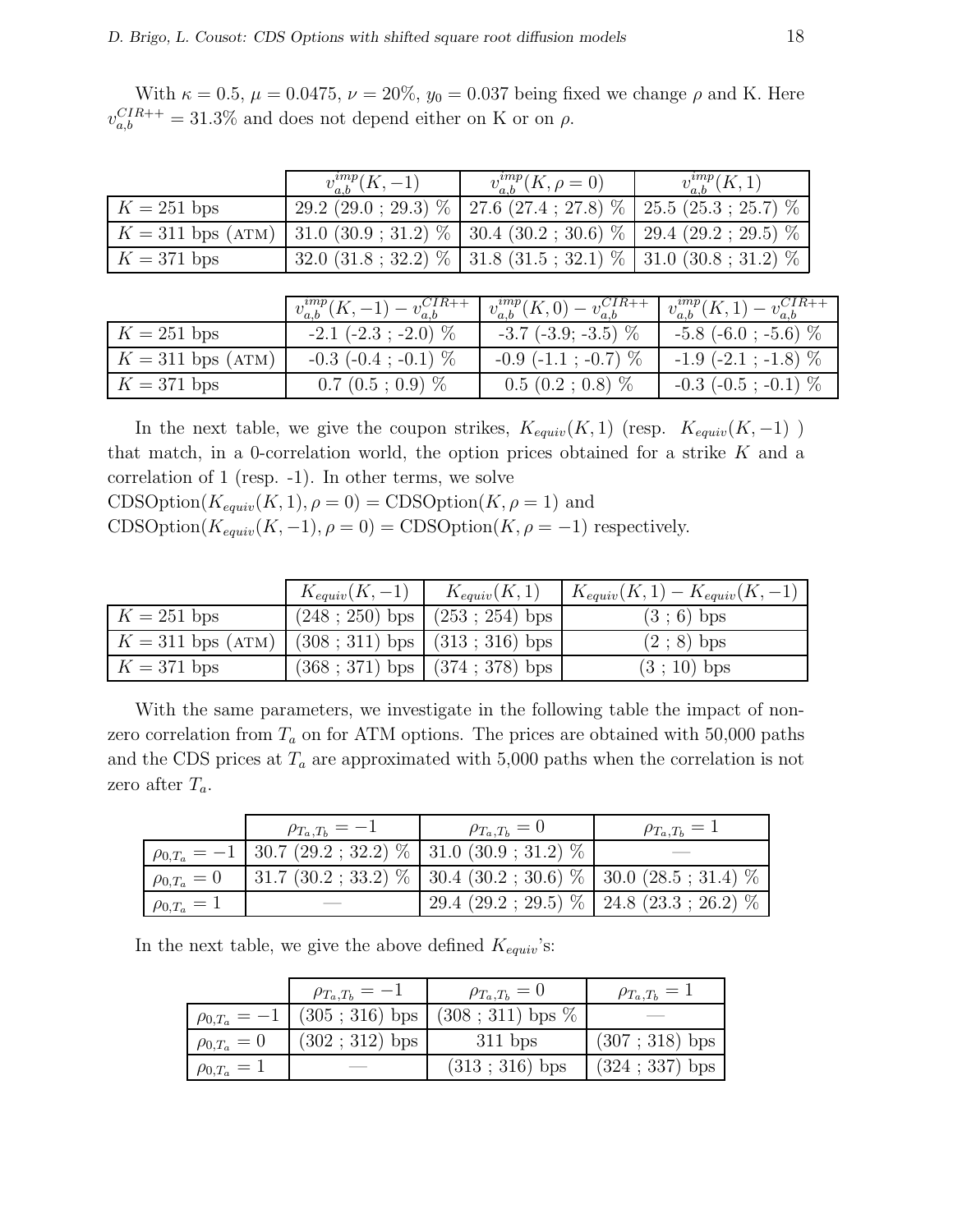#### 6.2.2 Calibrating  $\psi$  to Peugeot CDS Data

The At-the-money CDS option we consider here has the following features:

|                       | 1 year   |
|-----------------------|----------|
| $T_h$                 | 5 years  |
| $T_{a+i+1} - T_{a+i}$ | 6 months |
| K                     | 50bp     |
| $\rm La$              | $70\%$   |

With  $\mu = 0.0071$ ,  $\nu = 7\%$ ,  $y_0 = 0.0019$ ,  $\rho = 0$  being fixed, we change  $\kappa$ :

| $\kappa$ | $v_{a,b}^{imp}(\kappa)$                       | $v_{a,b}^{CIR++}(\kappa)$ | $v_{a,b}^{imp}(\kappa)-v_{a,b}^{CIR++}(\kappa)$ |
|----------|-----------------------------------------------|---------------------------|-------------------------------------------------|
|          | $0.35 \mid 23.0 \; (22.8 \; ; \; 23.2) \; \%$ | 24.1 %                    | $-1.1$ ( $-1.3$ ; $-0.9$ ) $\%$                 |
| 0.4      | $21.5(21.3; 21.7)$ %                          | 22.4 %                    | $-0.9$ ( $-1.1$ ; $-0.7$ ) $%$                  |
|          | $0.5$   18.8 (18.6; 18.9) $\%$                | 19.5 %                    | $-0.7$ ( $-0.9$ ; $-0.6$ ) $%$                  |
| 0.6      | 16.5 (16.4; 16.7) $%$                         | 17.1 %                    | $-0.6$ ( $-0.7$ ; $-0.4$ ) $%$                  |
|          | $0.7$   14.7 (14.5; 14.8) $\%$                | 15.1 %                    | $-0.4$ ( $-0.6$ ; $-0.3$ ) $%$                  |

With  $\kappa = 0.5$ ,  $\nu = 7\%$ ,  $y_0 = 0.0017$ ,  $\rho = 0$  being fixed, we change  $\mu$ :

| $\mu$ | $v_{a,b}^{imp}(\mu)$             | $v_{a,b}^{CIR++}(\overline{\mu})$ | $v_{a,b}^{imp}(\mu) - v_{a,b}^{CIR++}(\mu)$ |
|-------|----------------------------------|-----------------------------------|---------------------------------------------|
| 0.005 | $16.5$ $(16.3 ; 16.6)$ %         | 17.4 %                            | $-0.9$ ( $-1.1$ ; $-0.8$ ) $\%$             |
| 0.006 | 17.4 $(17.2; 17.5)$ %            | 18.2 %                            | $-0.8$ ( $-1.0$ ; $-0.7$ ) $\%$             |
| 0.007 | 18.2 (18.0; 18.4) $\%$           | 19.0 %                            | $-0.8$ ( $-1.0$ ; $-0.6$ ) $%$              |
|       | $0.0083$   19.3 (19.1; 19.4) $%$ | $20.0\%$                          | $-0.7$ ( $-0.9$ ; $-0.6$ ) $%$              |

With  $\kappa = 0.8$ ,  $\mu = 0.007$ ,  $y_0 = 0.0012$ ,  $\rho = 0$  being fixed, we change  $\nu$ :

| $\nu$  | $v_{a,b}^{imp}\overline{(\nu)}$ | $v_{a,b}^{CIR++}(\nu)$ | $v_{a,b}^{imp}(\nu) - v_{a,b}^{CIR++}(\nu)$ |
|--------|---------------------------------|------------------------|---------------------------------------------|
| 6 %    | 10.6 (10.5; 10.7) $%$           | 10.8 %                 | $-0.2$ ( $-0.3$ ; $-0.1$ ) $\%$             |
| 7 %    | $12.2(12.1; 12.4)$ %            | 12.6 %                 | $-0.4$ ( $-0.5$ ; $-0.2$ ) $\%$             |
| 8 %    | 13.8 (13.7; 14.0) $\%$          | 14.4 %                 | $-0.6$ ( $-0.7$ ; $-0.4$ ) $\%$             |
| $9\%$  | $15.4$ $(15.2; 15.6)$ %         | 16.2 %                 | $-0.8$ ( $-1.0$ ; $-0.6$ ) $\%$             |
| $10\%$ | 16.9 (16.8; 17.0) $%$           | 18.0 %                 | $-1.1$ $(-1.2$ ; $-1.0$ ) $\%$              |

With  $\kappa = 0.5$ ,  $\mu = 0.0083$ ,  $\nu = 9\%$ ,  $\rho = 0$  being fixed, we change  $y_0$ :

| $y_0$ | $v_{a,b}^{imp}(y_0)$                               | $v_{a,b}^{CIR++}(y_0)$ | $v_{a,b}^{imp}(y_0) - v_{a,b}^{CIR++}(y_0)$ |
|-------|----------------------------------------------------|------------------------|---------------------------------------------|
|       | $0.0004$   20.0 (19.8; 20.2) $\%$                  | $21.4\%$               | $-1.4$ ( $-1.6$ ; $-1.2$ ) $\%$             |
|       | $\vert 0.0009 \vert 21.6 (21.4 ; 21.8) \%$         | $23.1\%$               | $-1.5$ ( $-1.7$ ; $-1.3$ ) $\%$             |
|       | $\vert 0.0014 \vert 23.2 \ (23.0 \ ; \ 23.4) \ \%$ | $24.7\%$               | $-1.5$ ( $-1.7$ ; $-1.3$ ) $\%$             |
|       | $\vert 0.0019 \vert 24.6 (24.4 ; 24.8) \%$         | $26.1\%$               | $-1.5$ ( $-1.7$ ; $-1.3$ ) $\%$             |

With  $\kappa = 0.5$ ,  $\mu = 0.0083$ ,  $\nu = 9\%$ ,  $y_0 = 0.0019$ ,  $\rho = 0$  being fixed, we change K: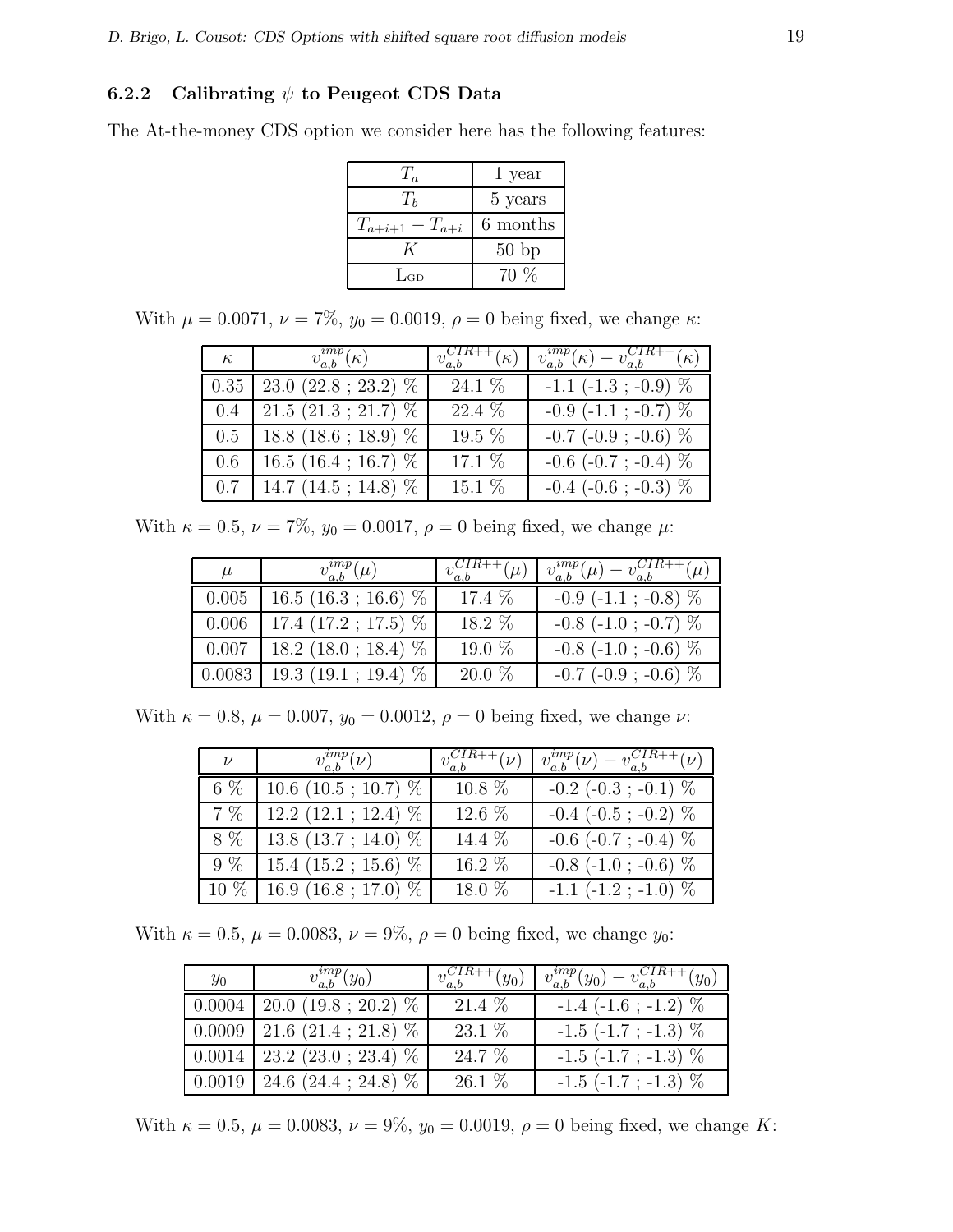| K                      | $v_{a,b}^{imp}(\overline{K})$ | $v_{a,b}^{CIR++}$ | $v_{a,b}^{imp}(K) - v_{a,b}^{CIR++}$ |
|------------------------|-------------------------------|-------------------|--------------------------------------|
| $40$ bps               | 18.1 $(18.0 ; 18.3)$ %        | $26.1\%$          | $-8.0$ ( $-8.1$ ; $-7.8$ ) $\%$      |
| $50 \text{ bps (ATM)}$ | 24.6 $(24.4 ; 24.8)$ %        | $26.1\%$          | $-1.5$ ( $-1.7$ ; $-1.3$ ) $%$       |
| $60$ bps               | $27.5(27.2; 27.8)$ %          | $26.1\%$          | 1.4 $(1.1; 1.7)$ %                   |
| $70$ bps               | 29.1 $(28.7 ; 29.4)$ %        | $26.1\%$          | 3.0 $(2.6 ; 3.3)$ %                  |
| 80 bps                 | 30.0 $(29.6 \div 30.4)$ %     | 26.1 %            | 3.9 $(3.5; 4.3)$ %                   |

With  $\kappa = 0.5$ ,  $\mu = 0.0083$ ,  $\nu = 9\%$ ,  $y_0 = 0.0019$  being fixed, we change  $\rho$  and K. Here  $v_{a,b}^{CIR++} = 26.1\%$  and does not depend either on K or on  $\rho$ .

|              | $v_{a,b}^{imp}(K, -1)$                                                                        | $v_{a,b}^{ump}(K,0)$                                                       | $v_{a,b}^{imp}(K,1)$ |
|--------------|-----------------------------------------------------------------------------------------------|----------------------------------------------------------------------------|----------------------|
| $K = 45$ bps |                                                                                               | $23.2$ (23.1; 23.3) $\%$   22.2 (22.1; 22.4) $\%$   20.9 (20.7; 21.0) $\%$ |                      |
|              | $K = 50$ bps (ATM)   25.2 (25.1; 25.4) $\%$   24.6 (24.4; 24.8) $\%$   23.7 (23.6; 23.9) $\%$ |                                                                            |                      |
| $K=55$ bps   |                                                                                               | $26.7 (26.5; 26.9) \%$   $26.3 (26.0; 26.5) \%$   $25.5 (25.3; 25.7) \%$   |                      |

|                    | $v_{a,b}^{imp}(K, -1) - v_{a,b}^{CIR++}$ | $v_{a,b}^{ump}(K,0)-v_{a,b}^{CIR++}$ | $v_{a,b}^{imp}(K,1)-v_{a,b}^{CIR++}$ |
|--------------------|------------------------------------------|--------------------------------------|--------------------------------------|
| $K = 45$ bps       | $-2.9$ ( $-3.0$ ; $-2.8$ ) $\%$          | $-3.9$ ( $-4.0$ ; $-3.7$ ) $\%$      | $-5.2$ ( $-5.4$ ; $-5.1$ ) $\%$      |
| $K = 50$ bps (ATM) | $-0.9$ ( $-1.0$ ; $-0.7$ ) $\%$          | $-1.5$ ( $-1.7$ ; $-1.3$ ) $\%$      | $-2.4$ ( $-2.5$ ; $-2.2$ ) $\%$      |
| $K = 55$ bps       | $0.6$ $(0.4; 0.8)$ %                     | $0.2$ (-0.1; 0.4) $\%$               | $-0.6$ ( $-0.8$ ; $-0.4$ ) $\%$      |

In the next table, we give the above defined  $K_{equiv}$ 's:

|                    |                                 | $K_{equiv}(K, -1) \mid K_{equiv}(K, 1) \mid K_{equiv}(K, 1) - K_{equiv}(K, -1)$ |
|--------------------|---------------------------------|---------------------------------------------------------------------------------|
| $K = 45$ bps       | $(44:45)$ bps $(45:46)$ bps     | $(0; 2)$ bps                                                                    |
| $K = 50$ bps (ATM) | $(49:50)$ bps $(50:51)$ bps     | $(0; 2)$ bps                                                                    |
| $K = 55$ bps       | $(54 ; 55)$ bps $(55 ; 56)$ bps | $(0; 2)$ bps                                                                    |

With the same parameters, we investigate in the following table the impact of nonzero correlation from  $T_a$  on for ATM options. The prices are obtained with 50,000 paths and the CDS prices at  $T_a$  are approximated with 5,000 paths when the correlation is not zero after  $T_a$ .

|                    | $\rho_{T_a,T_b}=-1$                                                  | $\rho_{T_a,T_b}=0$ | $\rho_{T_a,T_b}=1$                                                       |
|--------------------|----------------------------------------------------------------------|--------------------|--------------------------------------------------------------------------|
|                    | $\varphi_{0,T_a} = -1$   25.5 (23.9 ; 27.2) %   25.2 (25.1 ; 25.4) % |                    |                                                                          |
| $\rho_{0,T_a}=0$   |                                                                      |                    | 25.1 (23.5; 26.8) $\%$   24.6 (24.4; 24.8) $\%$   24.7 (23.1; 26.3) $\%$ |
| $\rho_{0,T_a} = 1$ |                                                                      |                    | 23.7 (23.6; 23.9) $\%$   20.3 (18.8; 21.9) $\%$                          |

In the next table, we give the above defined  $K_{equiv}$ 's:

|                    | $\rho_{T_a,T_b}=-1$ | $\rho_{T_a,T_b}=0$                                | $\rho_{T_a,T_b}=1$ |
|--------------------|---------------------|---------------------------------------------------|--------------------|
|                    |                     | $\rho_{0,T_a} = -1$ (48 ; 51) bps (49 ; 50) bps % |                    |
| $\rho_{0,T_a}=0$   | $(48; 51)$ bps      | $50$ bps                                          | $(49; 51)$ bps     |
| $\rho_{0,T_a} = 1$ |                     | $(50; 51)$ bps                                    | $(52 ; 54)$ bps    |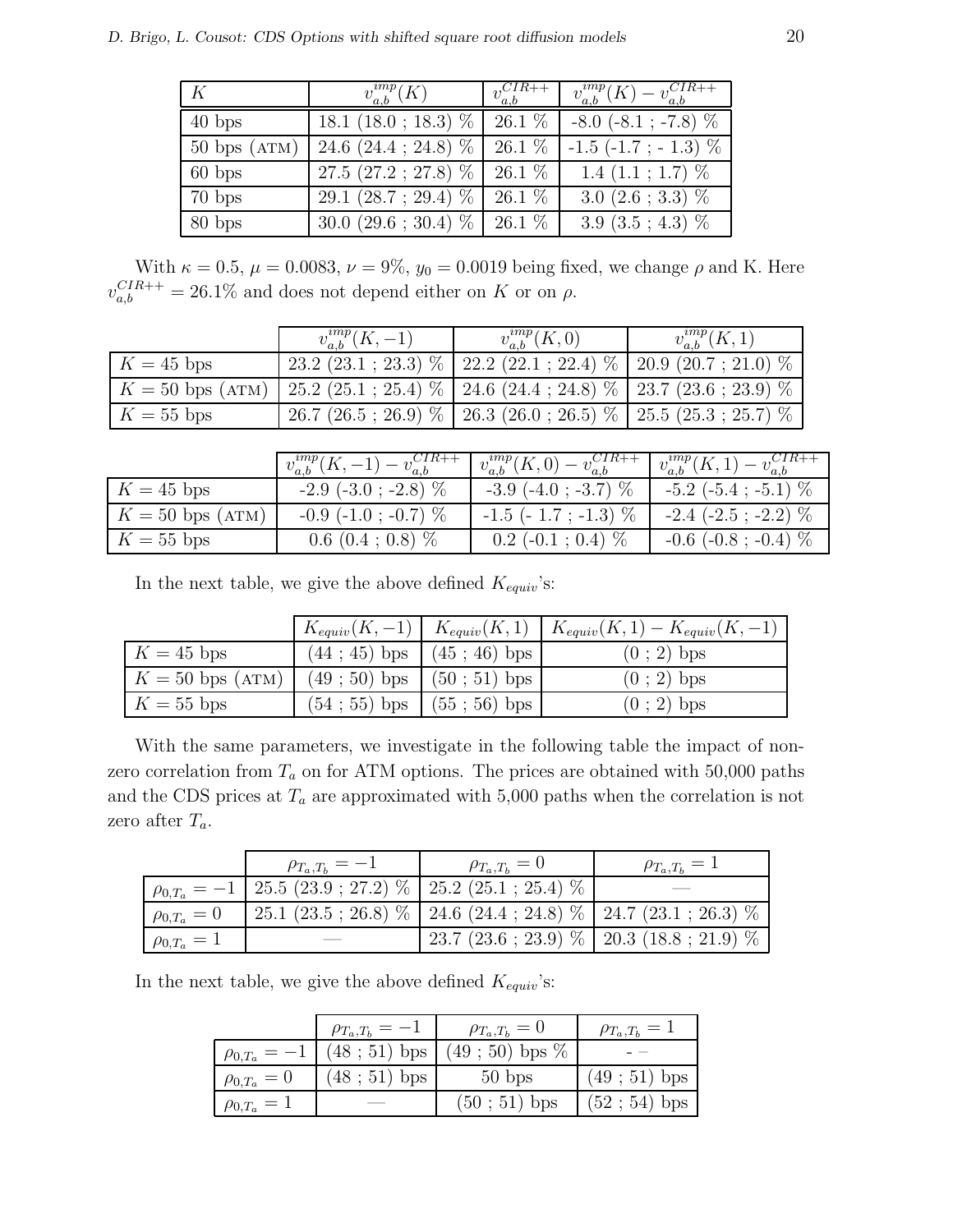## 6.3 CDS option with maturity 4y on a CDS lasting 1y

### 6.3.1 Calibrating  $\psi$  to Parmalat CDS Data

he At-the-money CDS option we consider here has the following features:

| $T_a$                 | 4 years  |
|-----------------------|----------|
| $T_h$                 | 5 years  |
| $T_{a+i+1} - T_{a+i}$ | 6 months |
|                       | $319$ bp |
| $\rm La$              | $70\%$   |
|                       |          |

With  $\mu = 0.045$ ,  $\nu = 15\%$ ,  $y_0 = 0.035$ ,  $\rho = 0$ . being fixed, we change  $\kappa$ :

| $\kappa$ | $v_{a,b}^{imp}(\overline{\kappa)}$ | $v_{a,b}^{CIR+\overline{+}}(\kappa)$ | $v_{a,b}^{imp}(\kappa)-v_{a,b}^{CIR++}(\kappa)$ |
|----------|------------------------------------|--------------------------------------|-------------------------------------------------|
|          | $0.35$   30.7 (30.5; 30.9) $\%$    | 31.7 %                               | $-1.0$ ( $-1.2$ ; $-0.8$ ) $\%$                 |
|          | $0.45$   27.2 (27.0; 27.4) $%$     | 27.9 %                               | $-0.7$ ( $-0.9$ ; $-0.5$ ) $%$                  |
|          | $0.55$   24.2 (24.0; 24.4) $%$     | 24.8 %                               | $-0.6$ ( $-0.8$ ; $-0.4$ ) $%$                  |
|          | $0.65$   21.8 (21.6; 22.0) $%$     | 22.2 %                               | $-0.4$ ( $-0.6$ ; $-0.2$ ) $%$                  |
|          | $0.75$   19.7 (19.5; 19.9) $%$     | 20.0 %                               | $-0.3$ ( $-0.5$ ; $-0.1$ ) $\%$                 |

With  $\kappa = 0.5, \nu = 15\%, y_0 = 0.037, \rho = 0$ . being fixed, we change  $\mu$ :

| $\mu$ | $v_{a,b}^{imp}(\mu)$             | $v_{a,b}^{CIR++}(\mu)$ | $v_{a,b}^{imp}(\mu) - v_{a,b}^{CIR++}(\mu)$ |
|-------|----------------------------------|------------------------|---------------------------------------------|
| 0.025 | $19.8(19.6; 20.0)$ %             | 21.4 %                 | $-1.6$ ( $-1.8$ ; $-1.4$ ) $\%$             |
| 0.03  | $21.4(21.3; 21.6)$ %             | 22.8 %                 | $-1.4$ $(-1.5; -1.2)$ %                     |
| 0.035 | $23.0(22.8; 23.2)$ %             | 24.0 %                 | $-1.0$ ( $-1.2$ ; $-0.8$ ) $\%$             |
| 0.04  | 24.4 $(24.2 ; 24.6)$ %           | 25.2 %                 | $-0.8$ ( $-1.0$ ; $-0.6$ ) $\%$             |
|       | $0.045$   25.8 (25.6; 26.0) $\%$ | 26.4 %                 | $-0.6$ ( $-0.8$ ; $-0.4$ ) $%$              |

With  $\kappa = 0.5$ ,  $\mu = 0.046$ ,  $y_0 = 0.036$ ,  $\rho = 0$ . being fixed, we change  $\nu$ :

| $\nu$ | $v_{a,b}^{imp}(\nu)$                       | $v_{a,b}^{CIR++}(\nu)$ | $v_{a,b}^{imp}(\nu) - v_{a,b}^{CIR++}(\nu)$ |
|-------|--------------------------------------------|------------------------|---------------------------------------------|
|       | $11\%$   19.7 (19.5; 19.9) $\%$            | $19.8\%$               | $-0.1$ $(-0.3; 0.1)$ %                      |
|       | $\overline{13\%}$   22.9 (22.7; 23.1) $\%$ | 23.2 %                 | $-0.3$ ( $-0.5$ ; $-0.1$ ) $\%$             |
|       | $15\%$   26.0 (25.8; 26.2) $\%$            | $26.5~\%$              | $-0.5$ ( $-0.7$ ; $-0.3$ ) $\%$             |
|       | $17\%$   28.9 (28.6; 29.1) $\%$            | 29.7 %                 | $-0.8$ ( $-1.0$ ; $-0.5$ ) $%$              |
|       | $19\%$ 31.5 (31.3; 31.8) $\%$              | $32.8~\%$              | $-1.3$ ( $-1.5$ ; $-1.0$ ) $\%$             |
|       | $21\%$   34.0 (33.8; 34.3) $\%$            | 35.8 %                 | $-1.8$ ( $-2.0$ ; $-1.5$ ) $%$              |

With  $\kappa = 0.5$ ,  $\mu = 0.0475$ ,  $\nu = 20\%$ ,  $\rho = 0$  being fixed, we change  $y_0$ :

| $y_0$ | $v_{a,b}^{imp}(y_0)$                                       | $v_{a,b}^{CIR++}(y_0)$ | $v_{a,b}^{imp}(y_0) - v_{a,b}^{CIR++}(y_0)$ |
|-------|------------------------------------------------------------|------------------------|---------------------------------------------|
|       | $\vert 0.012 \vert 31.6 \ (31.4 \ ; \ 31.9) \ \%$          | 32.6 %                 | $-1.0$ ( $-1.2$ ; $-0.7$ ) $\%$             |
|       | $\boxed{0.017}$ 32.0 (31.7; 32.2) %                        | 33.1 %                 | $-1.1$ ( $-1.4$ ; $-0.9$ ) $%$              |
|       | $\sqrt{0.022}$   32.3 (32.1; 32.6) $\%$                    | 33.5 %                 | $-1.2$ ( $-1.4$ ; $-0.9$ ) $%$              |
|       | $\vert 0.027 \vert 32.7 \vert (32.5 \cdot 33.0) \vert  \%$ | 34.0 %                 | $-1.3$ ( $-1.5$ ; $-1.0$ ) $\%$             |
|       | $\vert 0.032 \vert 33.1 \, (32.8 \, ; \, 33.3) \, \%$      | 34.4 %                 | $-1.3$ ( $-1.6$ ; $-1.1$ ) $%$              |
|       | $\vert 0.037 \vert 33.4 \ (33.2 \ ; \ 33.7) \ \%$          | 34.9 %                 | $-1.5$ ( $-1.7$ ; $-1.2$ ) $%$              |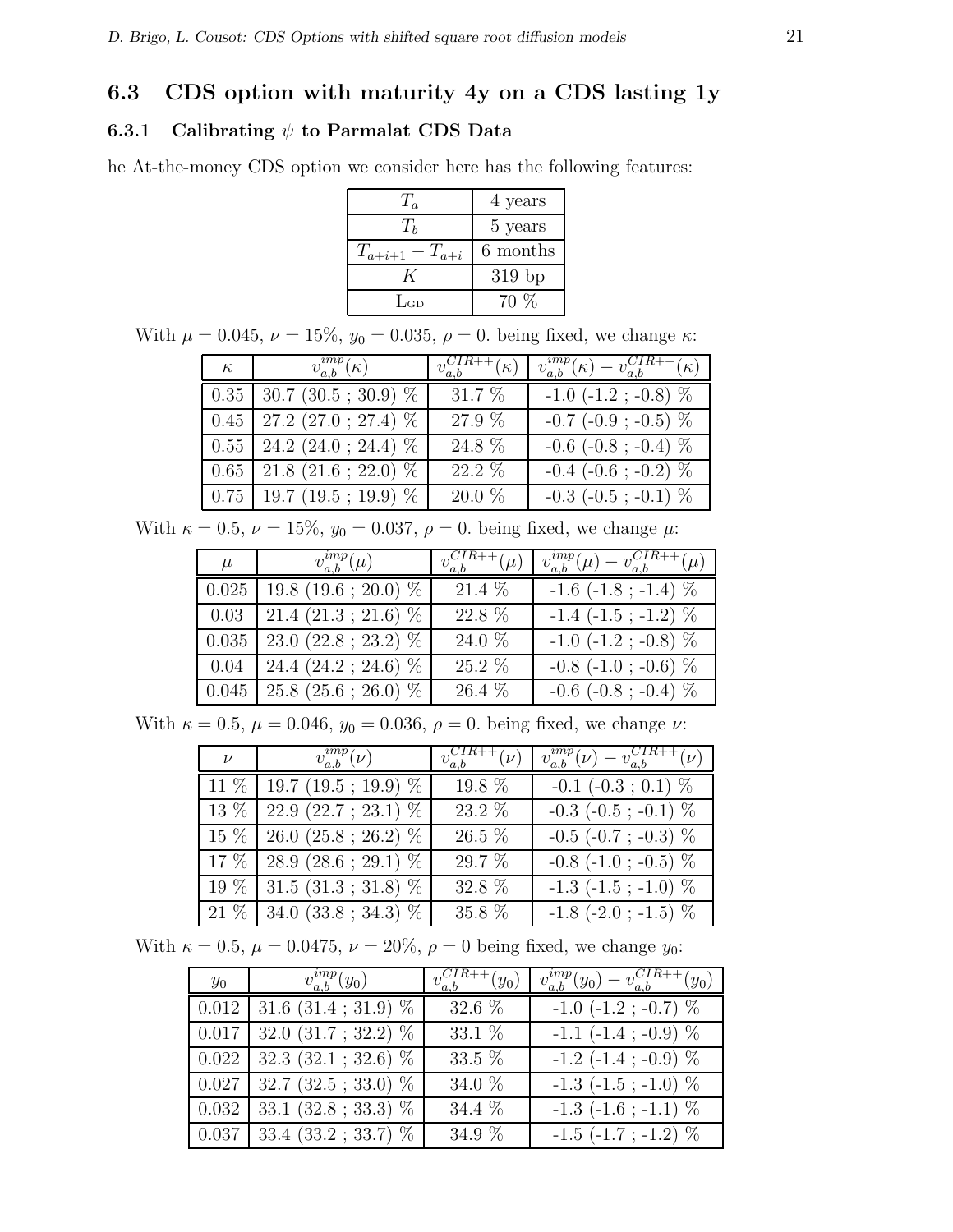With  $\kappa = 0.5$ ,  $\mu = 0.0475$ ,  $\nu = 20\%$ ,  $y_0 = 0.037$ ,  $\rho = 0$ . being fixed, we change K:

| K                 | $v_{a,b}^{imp}(K)$                  | $v_{a,b}^{CIR+\rightarrow}$ | $v_{a,b}^{imp}(K) - v_{a,b}^{CIR++}$ |
|-------------------|-------------------------------------|-----------------------------|--------------------------------------|
| $199$ bps         | 33.3 $(33.0 ; 33.6)$ %              | $34.9\%$                    | $-1.6$ ( $-1.9$ ; $-1.3$ ) $\%$      |
| $259$ bps         | $33.5(33.3; 33.8)$ %                | $34.9\%$                    | $-1.4$ ( $-1.6$ ; $-1.1$ ) $\%$      |
| $319$ bps $(ATM)$ | 33.4 (33.2 ; 33.7) $\%$   34.9 $\%$ |                             | $-1.5$ ( $-1.7$ ; $-1.2$ ) $\%$      |
| $379$ bps         | $33.2$ $(33.0; 33.5)$ %             | 34.9 %                      | $-1.7$ ( $-1.9$ ; $-1.4$ ) $%$       |
| $439$ bps         | $32.9(32.7; 33.2) \%$ 34.9 %        |                             | $-2.0$ ( $-2.2$ ; $-1.7$ ) $\%$      |

With  $\kappa = 0.5$ ,  $\mu = 0.0475$ ,  $\nu = 20\%$ ,  $y_0 = 0.037$  being fixed, we change  $\rho$  and K. Here  $v_{a,b}^{CIR++} = 34.9\%$  and does not depend either on K or on  $\rho$ .

|                     | $v_{a,b}^{imp}(K,-1)$                                                    | $v_{a,b}^{ump}(K,0)$                                                     | $v_{a,b}^{imp}(K,1)$ |
|---------------------|--------------------------------------------------------------------------|--------------------------------------------------------------------------|----------------------|
| $K = 259$ bps       |                                                                          | $35.3(35.1; 35.5)$ % $33.5(33.3; 33.8)$ % $30.9(30.7; 31.2)$ %           |                      |
| $K = 319$ bps (ATM) | 34.7 (34.5; 34.9) $\%$   33.4 (33.2; 33.7) $\%$   31.4 (31.2; 31.7) $\%$ |                                                                          |                      |
| $K = 379$ bps       |                                                                          | 34.3 (34.1; 34.5) $\%$   33.2 (33.0; 33.5) $\%$   31.5 (31.3; 31.8) $\%$ |                      |

|                     | $v_{a,b}^{imp}(K,-1) - v_{a,b}^{CIR++}$ | $\big  v_{a,b}^{imp}(K,0) - v_{a,b}^{CIR++} \big $ | $v_{a,b}^{imp}(K,1) - v_{a,b}^{CIR++}$ |
|---------------------|-----------------------------------------|----------------------------------------------------|----------------------------------------|
| $K = 259$ bps       | $0.4$ $(0.2; 0.6)$ %                    | $-1.4$ ( $-1.6$ ; $-1.1$ ) $\%$                    | $-4.0$ ( $-4.2$ ; $-3.7$ ) $\%$        |
| $K = 319$ bps (ATM) | $-0.2$ ( $-0.4$ ; 0.0) $\%$             | $-1.5$ ( $-1.7$ ; $-1.2$ ) $\%$                    | $-3.5$ ( $-3.7$ ; $-3.2$ ) $\%$        |
| $K = 379$ bps       | $-0.6$ ( $-0.8$ ; $-0.4$ ) $\%$         | $-1.7$ ( $-1.9$ ; $-1.4$ ) $\%$                    | $-3.4$ ( $-3.6$ ; $-3.1$ ) $\%$        |

As for  $K_{equiv}$ , we obtain

|                     | $K_{equiv}(K, -1)$ $K_{equiv}(K, 1)$ |                                     | $K_{equiv}(K,1) - K_{equiv}(K,-1)$ |
|---------------------|--------------------------------------|-------------------------------------|------------------------------------|
| $K = 259$ bps       |                                      | $(250 ; 254)$ bps $(268 ; 271)$ bps | $(14:21)$ bps                      |
| $K = 319$ bps (ATM) | $(309; 314)$ bps $(329; 335)$ bps    |                                     | $(15:26)$ bps                      |
| $K = 379$ bps       |                                      | $(367; 373)$ bps $(390; 399)$ bps   | $(17; 32)$ bps                     |

With the same parameters, we investigate in the following table the impact of nonzero correlation from  $T_a$  on for ATM options. The prices are obtained with 50,000 paths and the CDS prices at  $T_a$  are approximated with 5,000 paths when the correlation is not zero after  $T_a$ .

|                    | $\rho_{T_a,T_b}=-1$                                               | $\rho_{T_a,T_b}=0$ | $\rho_{T_a,T_b}=1$                                                  |
|--------------------|-------------------------------------------------------------------|--------------------|---------------------------------------------------------------------|
|                    | $\rho_{0,T_a} = -1$   33.4 (32.7 ; 34.2) %   34.7 (34.5 ; 34.9) % |                    |                                                                     |
| $\rho_{0,T_a}=0$   |                                                                   |                    | $33.0 (32.3 ; 33.7) \%$   33.4 (33.2; 33.7) %   33.3 (32.6; 34.1) % |
| $\rho_{0,T_a} = 1$ |                                                                   |                    | 31.4 $(31.2; 31.7)$ %   30.7 $(30.0; 31.4)$ %                       |

In the next table, we give the above defined  $K_{equiv}$ 's:

|                     | $\rho_{T_a,T_b}=-1$     | $\rho_{T_a,T_b}=0$                    | $\rho_{T_a,T_b}=1$ |
|---------------------|-------------------------|---------------------------------------|--------------------|
| $\rho_{0,T_a} = -1$ |                         | $(313; 327)$ bps $(309; 314)$ bps $%$ |                    |
| $\rho_{0,T_a} = 0$  | $(316 \; ; \; 328)$ bps | $319$ bps                             | $(313 ; 326)$ bps  |
| $\rho_{0,T_a} = 1$  |                         | $(329 ; 335)$ bps                     | $(331 ; 342)$ bps  |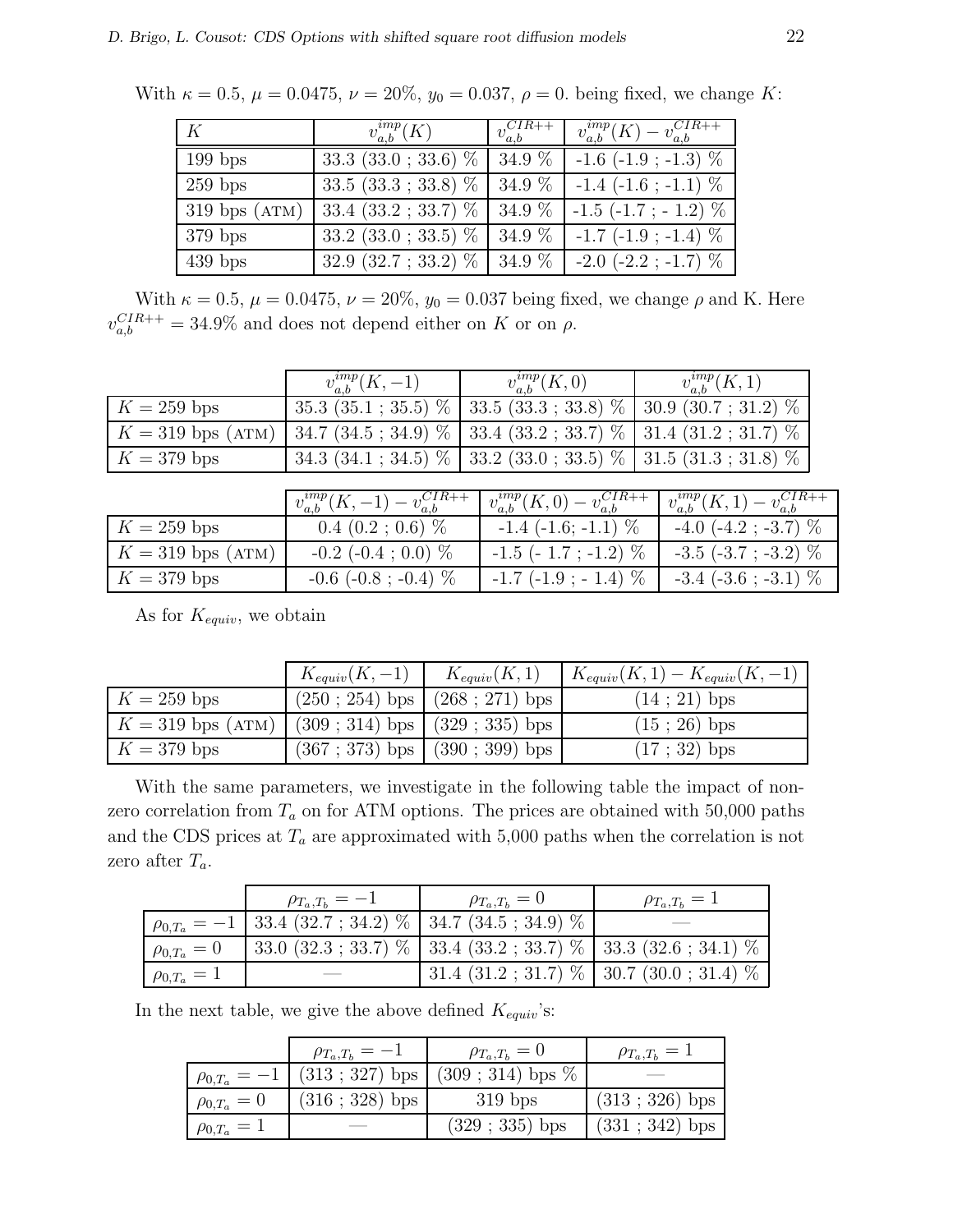#### 6.3.2 Calibrating  $\psi$  to Peugeot CDS Data

The At-the-money CDS option we consider here has the following features:

| $T_a$                 | 4 years  |
|-----------------------|----------|
| $T_h$                 | 5 years  |
| $T_{a+i+1} - T_{a+i}$ | 6 months |
|                       | $63$ bp  |
| LGD                   | 70 %     |

With  $\mu = 0.0071$ ,  $\nu = 7\%$ ,  $y_0 = 0.0019$ ,  $\rho = 0$ . being fixed, we change  $\kappa$ :

| $\kappa$ | $v_{a,b}^{imp}(\kappa)$                       | $v_{a,b}^{CIR++}(\overline{\kappa)}$ | $\overline{v_{a,b}^{imp}}(\kappa)-v_{a,b}^{CIR++}(\kappa)$ |
|----------|-----------------------------------------------|--------------------------------------|------------------------------------------------------------|
|          | $0.35 \mid 25.6 \; (25.4 \; ; \; 25.8) \; \%$ | 27.0 %                               | $-1.4$ ( $-1.6$ ; $-1.2$ ) $%$                             |
| $0.4\,$  | 24.6 $(24.4 ; 24.8)$ %                        | 25.7 %                               | $-1.1$ ( $-1.3$ ; $-0.9$ ) $\%$                            |
|          | $0.5$   22.6 (22.4; 22.8) $\%$                | 23.2 %                               | $-0.6$ ( $-0.8$ ; $-0.4$ ) $\%$                            |
| 0.6      | $20.7$ $(20.5 ; 20.9)$ %                      | 21.0 %                               | $-0.3$ ( $-0.5$ ; $-0.1$ ) $\%$                            |
|          | $0.7$   18.8 (18.6; 19.0) $\%$                | 19.1 %                               | $-0.3$ ( $-0.5$ ; $-0.1$ ) $\%$                            |

With  $\kappa = 0.5$ ,  $\nu = 7\%$ ,  $y_0 = 0.0017$ ,  $\rho = 0$ . being fixed, we change  $\mu$ :

| $\mu$ | $v_{a,b}^{imp}(\mu)$             | $v_{a,b}^{CIR++}(\mu)$ | $v_{a,b}^{imp}(\mu) - v_{a,b}^{CIR++}(\mu)$ |
|-------|----------------------------------|------------------------|---------------------------------------------|
| 0.005 | 18.7 (18.5; 18.8) $%$            | 19.8 %                 | $-1.1$ $(-1.3$ ; $-1.0$ ) $\%$              |
| 0.006 | $20.6$ $(20.4 \div 20.8)$ %      | 21.4 %                 | $-0.8$ ( $-1.0$ ; $-0.6$ ) $\%$             |
| 0.007 | 22.4 $(22.2 ; 22.6)$ %           | 23.0 %                 | $-0.6$ ( $-0.8$ ; $-0.4$ ) $\%$             |
|       | $0.0083$   24.5 (24.3; 24.7) $%$ | 24.9 %                 | $-0.4$ ( $-0.6$ ; $-0.2$ ) $%$              |

With  $\kappa = 0.8$ ,  $\mu = 0.007$ ,  $y_0 = 0.0012$ ,  $\rho = 0$ . being fixed, we change  $\nu$ :

| $\nu$ | $v_{a,b}^{imp}(\nu)$                | $v_{a,b}^{CIR++}(\nu)$ | $v_{a,b}^{imp}(\nu) - v_{a,b}^{CIR++}(\nu)$ |
|-------|-------------------------------------|------------------------|---------------------------------------------|
| 6 %   | $\overline{14.7}$ (14.5; 14.8) $\%$ | 14.8 %                 | $-0.1$ $(-0.3; 0.0)$ %                      |
| 7 %   | 16.9 (16.8; 17.1) $%$               | 17.2 %                 | $-0.3$ ( $-0.4$ ; $-0.1$ ) $\%$             |
| 8 %   | $19.2$ (19.0; 19.3) $%$             | 19.7 %                 | $-0.5$ ( $-0.7$ ; $-0.4$ ) $\%$             |
| $9\%$ | $21.3(21.1; 21.5)$ %                | 22.1 %                 | $-0.8$ ( $-1.0$ ; $-0.6$ ) $\%$             |
|       | $10\%$   23.3 (23.1; 23.6) $\%$     | 24.5 %                 | $-1.2$ ( $-1.4$ ; $-0.9$ ) $\%$             |

With  $\kappa = 0.5, \mu = 0.0083, \nu = 9\%, \rho = 0$ . being fixed, we change  $y_0$ :

| $y_0$ | $v_{a,b}^{ump}(y_0)$                            | $v_{a,b}^{CIR++}(y_0)$ | $v_{a,b}^{ump}(y_0)-v_{a,b}^{CIR++}(y_0)$ |
|-------|-------------------------------------------------|------------------------|-------------------------------------------|
|       | $0.0004$   29.9 (29.6; 30.1) $\%$               | 31.1 $%$               | $-1.2$ ( $-1.5$ ; $-1.0$ ) $\%$           |
|       | $0.0009$   30.1 (29.9; 30.4) $\%$               | $31.4\%$               | $-1.3$ ( $-1.5$ ; $-1.0$ ) $\%$           |
|       | $0.0014$   30.4 (30.1; 30.6) $\%$               | $31.7\%$               | $-1.3$ ( $-1.6$ ; $-1.1$ ) $\%$           |
|       | $0.0019 \mid 30.6 \; (30.4 \; ; \; 30.9) \; \%$ | $31.9\%$               | $-1.3$ ( $-1.5$ ; $-1.0$ ) $\%$           |

With  $\kappa = 0.5$ ,  $\mu = 0.0083$ ,  $\nu = 9\%$ ,  $y_0 = 0.0019$ ,  $\rho = 0$ . being fixed, we change K: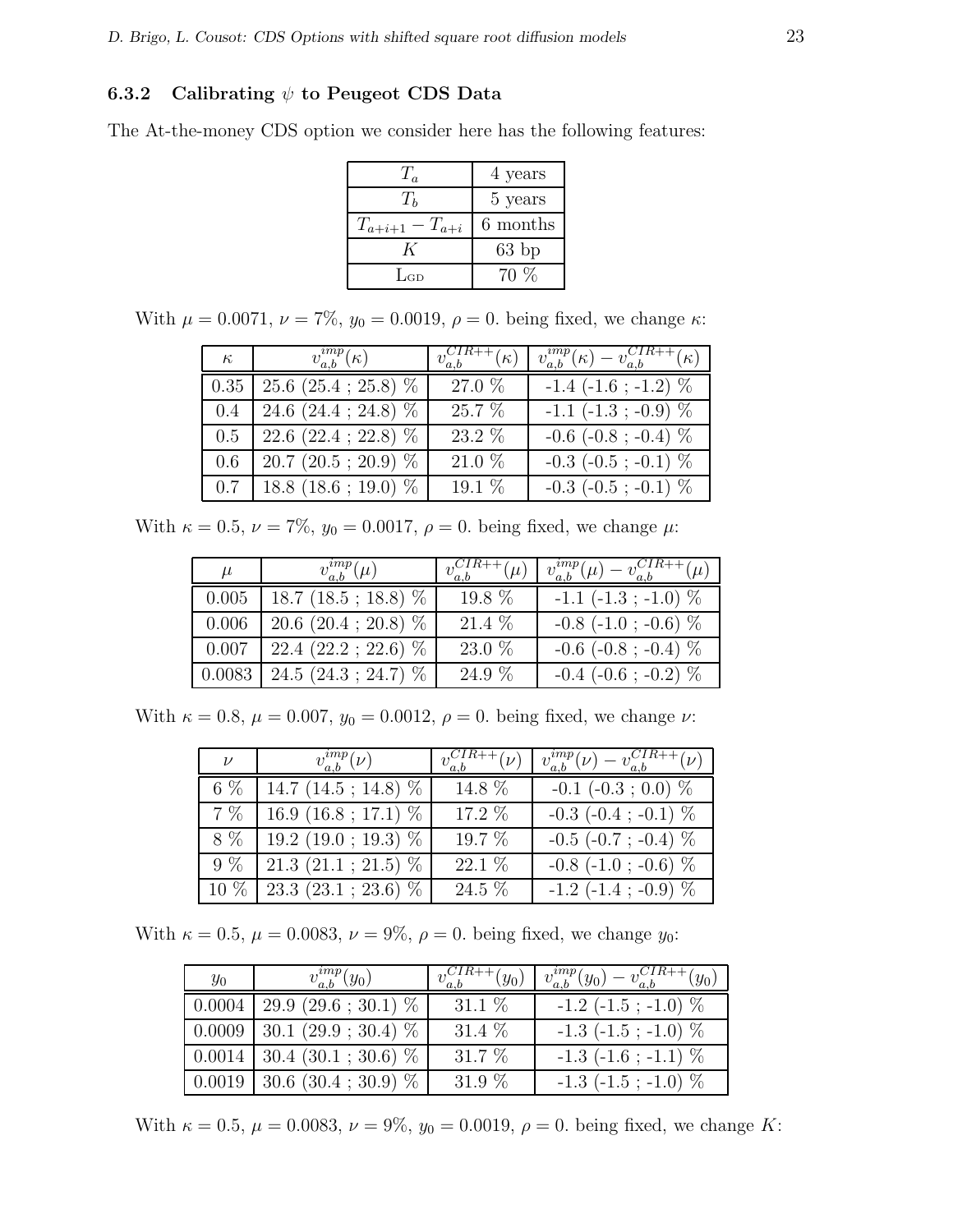| K                      | $v_{a,b}^{imp}(\overline{K})$     | $\frac{1}{v_{a,b}^{CIR++}}$ | $v_{a,b}^{imp}(K) - v_{a,b}^{CIR++}$ |
|------------------------|-----------------------------------|-----------------------------|--------------------------------------|
| $43$ bps               | $29.8(29.5; 30.0)$ %              | 31.9%                       | $-2.1$ ( $-2.4$ ; $-1.9$ ) $%$       |
| $53$ bps               | $30.3(30.1; 30.6)$ %              | $31.9\%$                    | $-1.6$ ( $-1.8$ ; $-1.3$ ) $\%$      |
| $63 \text{ bps (ATM)}$ | $30.6 (30.4 \div 30.9) \%$ 31.9 % |                             | $-1.3$ ( $-1.5$ ; $-1.0$ ) $\%$      |
| 73 bps                 | $30.7(30.4; 31.0)$ %              | 31.9%                       | $-1.2$ ( $-1.5$ ; $-0.9$ ) $\%$      |
| 83 bps                 | $30.7(30.4; 31.0)$ %              | 31.9%                       | $-1.2$ ( $-1.5$ ; $-0.9$ ) $\%$      |

With  $\kappa = 0.5$ ,  $\mu = 0.0083$ ,  $\nu = 9\%$ ,  $y_0 = 0.0019$  being fixed, we change  $\rho$  and K. Here  $v_{a,b}^{CIR++} = 31.9\%$  and does not depend either on K or on  $\rho$ .

|              | $v_{a,b}^{imp}(K,-1)$                                                                         | $v_{a,b}^{ump}(K,0)$                                                              | $v_{a,b}^{imp}(K,1)$ |
|--------------|-----------------------------------------------------------------------------------------------|-----------------------------------------------------------------------------------|----------------------|
| $K = 58$ bps |                                                                                               | 32.0 $(31.8; 32.1)$ % $(30.5 (30.3; 30.7)$ % $(28.2 (28.0; 28.5)$ %               |                      |
|              | $K = 63$ bps (ATM)   31.9 (31.7; 32.1) $\%$   30.6 (30.4; 30.9) $\%$   28.6 (28.4; 28.8) $\%$ |                                                                                   |                      |
| $K = 68$ bps |                                                                                               | 31.8 $(31.6 \t; 32.0) \%$   30.7 $(30.4 \t; 30.9) \%$   28.9 $(28.6 \t; 29.1) \%$ |                      |

|                    | $v_{a,b}^{ump}(K, -1) - v_{a,b}^{CIR++}$ | $v_{a,b}^{imp}(K,0)$ .          | $v_{a,b}^{ump}(K,1)-v_{a,b}^{CIR++}$ |
|--------------------|------------------------------------------|---------------------------------|--------------------------------------|
| $K = 58$ bps       | $0.1$ (-0.1; 0.2) $\%$                   | $-1.4$ (-1.6; -1.2) $\%$        | $-3.7$ ( $-3.9$ ; $-3.4$ ) $\%$      |
| $K = 63$ bps (ATM) | $0.0$ (-0.2; 0.2) $\%$                   | $-1.3$ ( $-1.5$ ; $-1.0$ ) $\%$ | $-3.3$ ( $-3.5$ ; $-3.1$ ) $\%$      |
| $K = 68$ bps       | $-0.1$ ( $-0.3$ ; 0.1) $\%$              | $-1.2$ ( $-1.5$ ; $-1.0$ ) $\%$ | $-3.0$ ( $-3.3$ ; $-2.8$ ) $\%$      |

As for  $K_{equiv}$ , we obtain:

|                    |                               | $K_{equiv}(K, -1) \mid K_{equiv}(K, 1) \mid K_{equiv}(K, 1) - K_{equiv}(K, -1)$ |
|--------------------|-------------------------------|---------------------------------------------------------------------------------|
| $K = 58$ bps       | $(56; 57)$ bps $(60; 61)$ bps | $(3 ; 5)$ bps                                                                   |
| $K = 63$ bps (ATM) | $(60; 62)$ bps $(65; 67)$ bps | $(3; 7)$ bps                                                                    |
| $K = 68$ bps       | $(65; 67)$ bps $(70; 72)$ bps | $(3 ; 7)$ bps                                                                   |

With the same parameters, we investigate in the following table the impact of nonzero correlation from  $T_a$  on for ATM options. The prices are obtained with 50,000 paths and the CDS prices at  $T_a$  are approximated with 5,000 paths when the correlation is not zero after  $T_a$ .

|                    | $\rho_{T_a,T_b}=-1$                                                  | $\rho_{T_a,T_b}=0$ | $\rho_{T_a,T_b}=1$                                                       |
|--------------------|----------------------------------------------------------------------|--------------------|--------------------------------------------------------------------------|
|                    | $\varphi_{0,T_a} = -1$   31.2 (30.5 ; 32.0) %   31.9 (31.7 ; 32.1) % |                    |                                                                          |
| $\rho_{0,T_a} = 0$ |                                                                      |                    | 30.7 (30.0; 31.5) $\%$   30.7 (30.4; 30.9) $\%$   31.1 (30.3; 31.8) $\%$ |
| $\rho_{0,T_a} = 1$ |                                                                      |                    | 28.6 (28.4; 28.8) $\%$   28.5 (27.8; 29.2) $\%$                          |

In the next table, we give the above defined  $K_{equiv}$ 's:

|                  | $\rho_{T_a,T_b}=-1$ | $\rho_{T_a,T_b}=0$                                | $\rho_{T_a,T_b}=1$ |
|------------------|---------------------|---------------------------------------------------|--------------------|
|                  |                     | $\rho_{0,T_a} = -1$ (61 ; 64) bps (60 ; 62) bps % |                    |
| $\rho_{0,T_a}=0$ | $(61; 64)$ bps      | $63$ bps                                          | $(61; 64)$ bps     |
| $\rho_{0,T_a}=1$ |                     | $(65; 67)$ bps                                    | $(65; 68)$ bps     |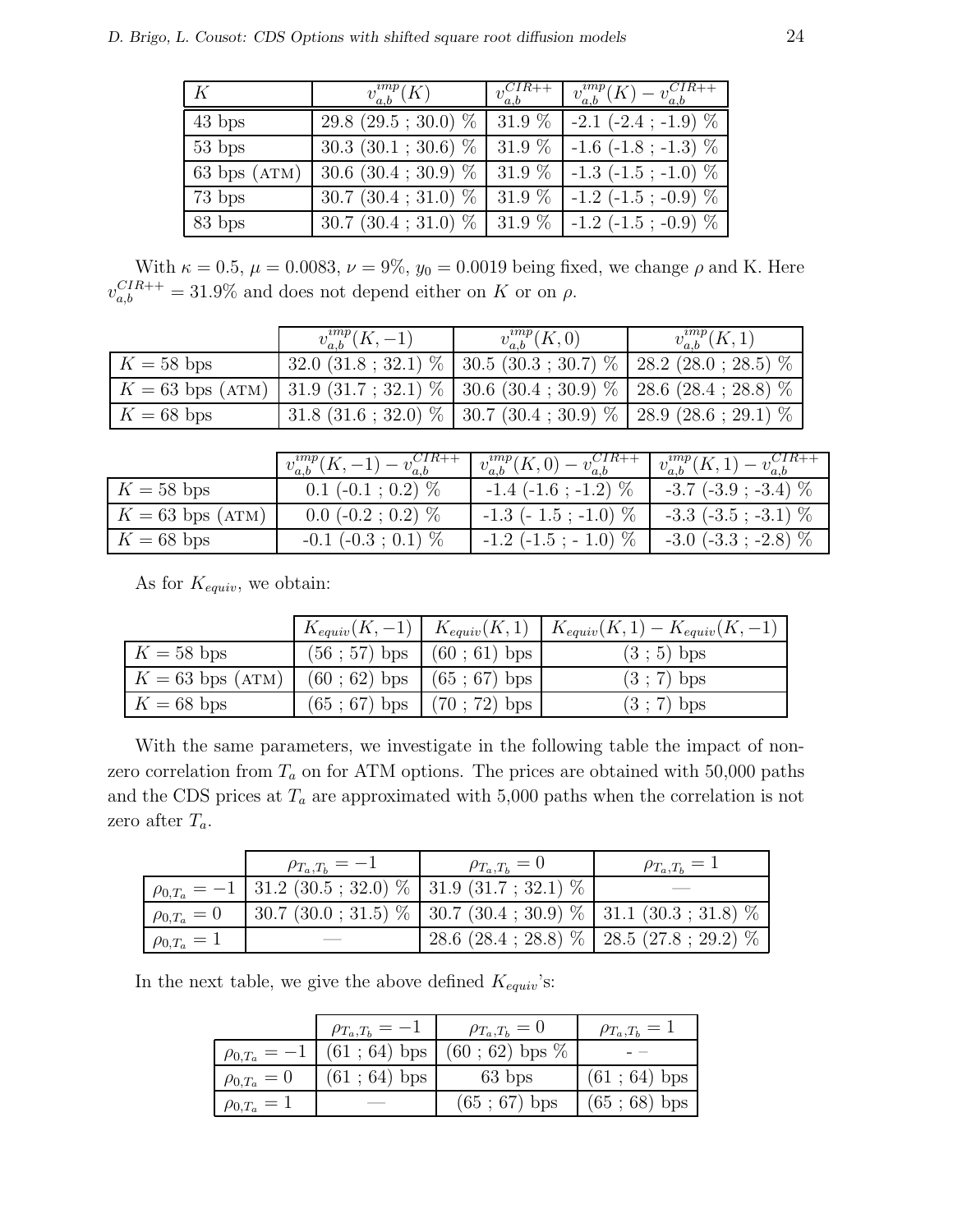## 7 Comments on numerical results and conclusions

We now interpret the numerical results obtained above. A first general comment is that in the Monte Carlo method we did not resort to a huge number of paths in order to keep the computational time limited. The 99% standard error for the price in each simulation is given between brackets at the side of each Monte Carlo estimate in terms of implied volatilities. As we can see, standard errors are not always negligible with respect to the estimates, but allow anyway to deduce qualitative patterns of market quantities with respect to model parameters. In all studied cases, with the obvious exceptions of the strike K and correlation  $\rho$  patterns, we find that qualitative patterns are always respected by the approximated formula, in that the approximated volatility increases or decreases with respect to a parameter exactly in the same cases as the exact implied volatility does. Patterns are summarized in Table 1.

| param                   | $\mu$<br>$\eta$<br>$_{a.b}$     | a.b   |
|-------------------------|---------------------------------|-------|
| $\kappa$ $\uparrow$     |                                 |       |
| $\mu \uparrow$          |                                 |       |
| $\nu \uparrow$          |                                 |       |
| $y_0$ $\uparrow$        |                                 |       |
| $K \uparrow, \rho = 0$  | $\uparrow$ /flat                | Const |
| $K \uparrow, \rho = -1$ | $\uparrow$ / $\downarrow$ /flat |       |
| $K \uparrow, \rho = 1$  | $\uparrow$ /flat                |       |
|                         |                                 |       |

Table 1: Volatility patterns in terms of the parameters  $\kappa$ ,  $\mu$ ,  $\nu$ ,  $y_0$ ,  $\rho$  and of the strike K

The patterns in  $K$  are a particular feature, describing what we might call the "CDS" volatility smile" implied by the CIR++ model.

The accuracy of the analytical formula is not satisfactory for trading purposes in general. Clearly, we expected this to happen, especially in the strike and correlation dimensions, since the formula assumes  $\rho = 0$  and does not depend on K. If we exclude the K and  $\rho$  tables accordingly, the situation improves and the error is often below 1% (and always below 1.8%), especially for  $\kappa, \mu, \nu$ . This confirms the formula to be suited more to deducing patterns or first guesses for market volatilities rather than for precise relative-value trading. See also the exact analytical formula in Brigo (2004) under deterministic interest rates. Here, under stochastic rates, results are good enough to conclude that the approximated formula reflects well the market patterns implied by the model parameters.

To find said patterns, we chose two data sets representing two different default situations: Peugeot and Parmalat. At the time the paper is written, Peugeot is a company whose risk-neutral probabilities of default, stripped from CDS through a deterministic intensity model, are relatively low. The probability that Peugeot does not default before five years is 98.85%. On the contrary, Parmalat shows higher probabilities of default, in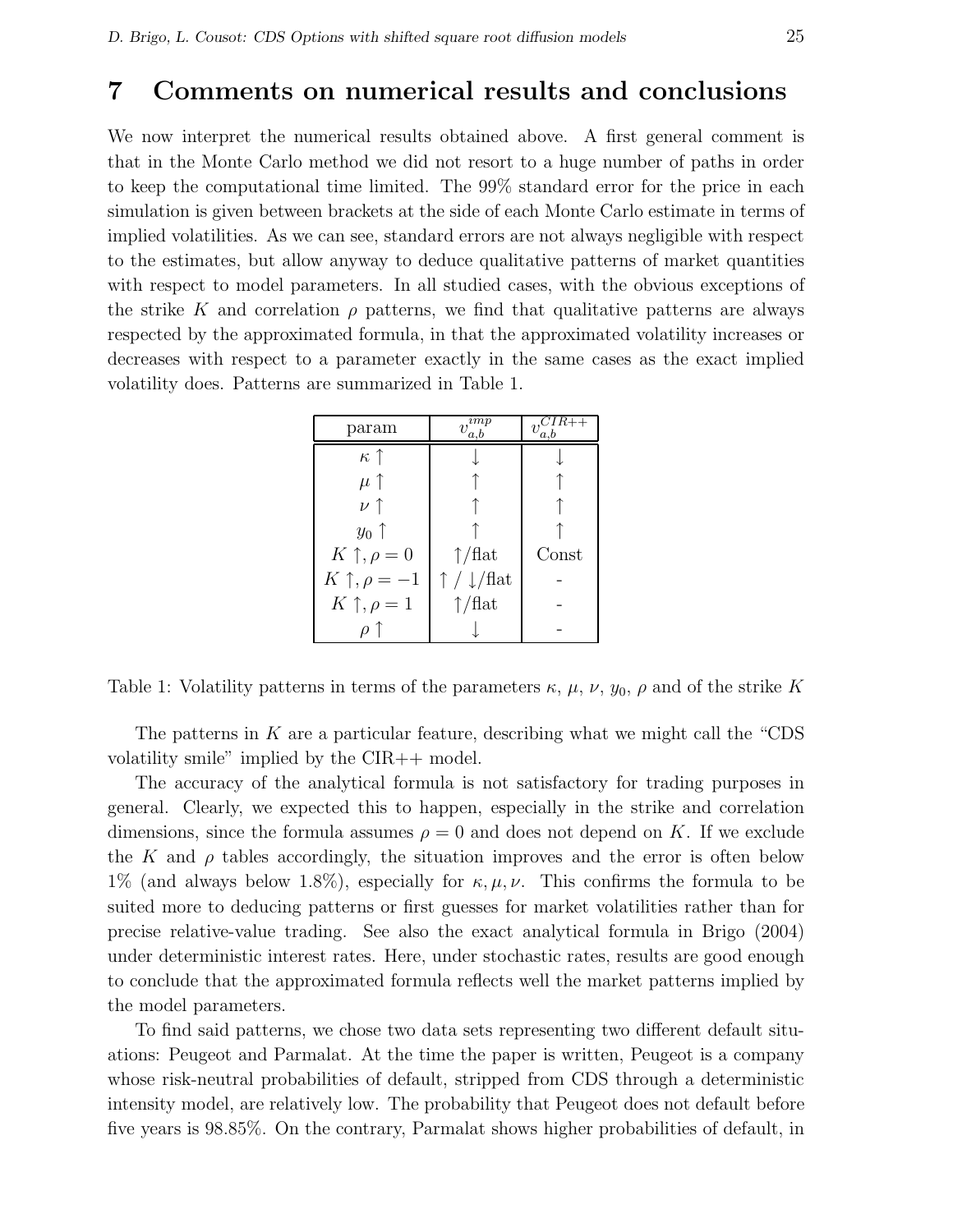that the analogous value for the five-year risk neutral probability is 80.72%. Indeed, in the following months Parmalat will enter a crisis.

We chose also two basic options for our tests: one to enter a CDS in one year with a final payment maturity of five years (thus with a four years length, similar to the options currently proposed on the market), and a second one to enter a CDS in four years with a final payment maturity of five years (thus with a one-year length).

In all experiments we set the  $\beta$  parameters affecting the time-homogeneous core  $y^{\beta}$ of the stochastic intensity  $\lambda$  to typical values ensuring that the resulting calibrating shift  $\psi$  be positive. We then calibrate exactly CDS quotes (through their implied  $\gamma^{\text{mkt}}$ ) via  $\psi$  in each case. We operate analogously for the interest-rate part, for which however we only consider one case, our focus being on the credit side.

We observe the following.

The influence of  $\kappa$  on the CDS volatility  $v_{a,b}^{imp}$  is that, all things being equal (except for  $\psi$ , always chosen to calibrate CDS's exactly), increasing  $\kappa$  decreases  $v_{a,b}^{imp}$ . This is expected, since by increasing the speed of convergence to the mean reversion parameter, y flattens earlier around its mean reversion level  $\mu$ , showing less stochasticity along its life. It is interesting to notice that in all cases (with a little single exception) the difference between the approximated analytical volatility and the exact implied volatility decreases in absolute value as  $\kappa$  increases. This is expected too, since with stochasticity collapsing earlier around the mean reversion, the "replace  $y$  by its expectation" effect on which the approximated formula is based has less impact.

The influence of  $\mu$  on the CDS volatility  $v_{a,b}^{imp}$  is that, all things being equal (except for  $\psi$ , always chosen to calibrate CDS's exactly), increasing  $\mu$  increases  $v_{a,b}^{imp}$ . This is expected, since by increasing the final mean reversion level amounts to have a final higher intensity and larger intensities in general. Since the instantaneous volatility of the intensity is  $\nu\sqrt{y}$ , this also is typically larger for larger  $\mu$ , adding stochasticity to the system. It is interesting to notice that, in the 4y-1y option case, as  $\mu$  increases, the difference between the approximated analytical volatility and the exact implied volatility decreases in absolute value. This tells us that even if  $\mu$  increases stochasticity, the "replace y by its expectation and integrate" approach is improved by an increase in  $\mu$ , at least in the 4y-1y case.

Now we turn to examine the impact of  $\nu$  on the CDS volatility  $v_{a,b}^{imp}$ . Since  $\nu$  is the main volatility parameter in the intensity core y, and since  $R_{a,b}(t)$  is a function of  $y_t$ , we expect  $\nu$  to have a direct link with the volatility  $v_{a,b}^{imp}$ . Indeed, we can see from all cases that increasing  $\nu$  amounts to increasing  $v_{a,b}^{imp}$ , and the relationship is quite strong. The same holds for the approximated analytical volatility. We see that in all cases the analytical formula overestimates the implied volatility of an amount that increases with ν. This is again natural, since with stochasticity increasing (with ν) the "replace y by its expectation" approximation worsens.

An increase in  $y_0$  implies and increase in the approximated analytical volatility, and in our tests it implies also an increase in the MC implied volatility. Recall that the change on the initial intensity level implied by the change of  $y_0$  is irrelevant, given that  $\psi$  offsets  $y_0$  in calibrating CDS's automatically. However, at future times the impact of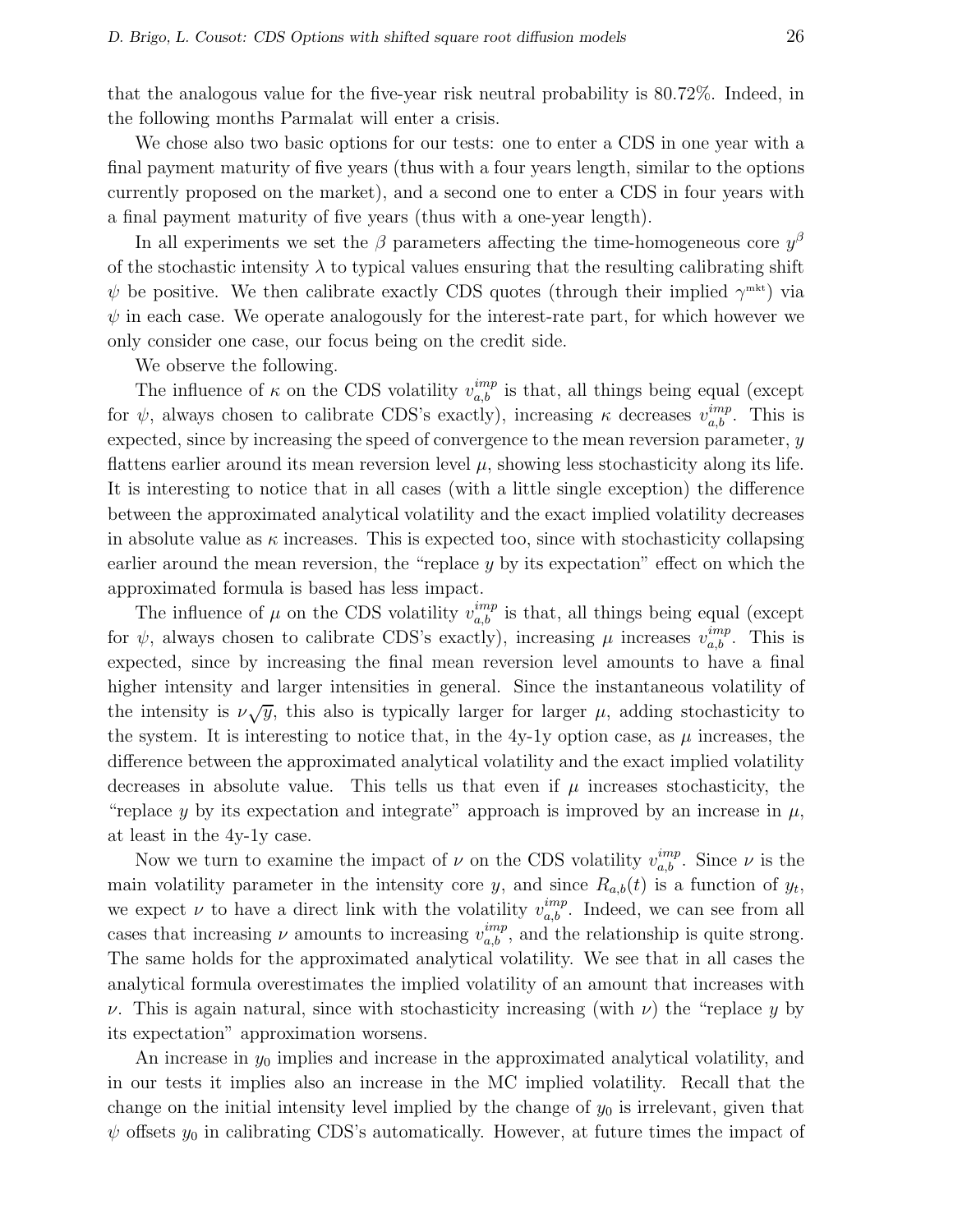$y_0$  cannot be neglected and increasing  $y_0$  amounts to increase the initial level of the core y of the intensity, giving a larger time homogeneous part of the intensity process and thus a larger implied volatility.

At this point a comment is in order on the "CDS-rate volatility smile". The CIR++ dynamics for the intensity implies an increasing or constant pattern in the implied volatility when the strike increases, with the exception of the 4y-1y case (especially for Parmalat, with an almost flat pattern for Peugeot) when  $\rho = -1$ . Clearly the approximated analytical implied volatility formula cannot take into account the smile, and should be used only for at the money CDS options, where  $K = R_{a,b}(0)$ .

As a last aspect, we investigate the impact of  $\rho$ . In all our tests the implied volatility decreases as the correlation increases, and the effect is typically marked for "in the money" payer options  $(K < R_{a,b}(0))$ . The impact of a nonzero correlation on the CDS option price is further analyzed by means of the equivalent strike  $K_{equiv}$ , which assesses the impact of correlation on CDS option prices in the CDS rates dimension. We see that in all cases we have maximum excursions due to correlations lower than 10bps, except for the Parmalat case where we have wider excursions. However, due to higher default probability, for Parmalat at times even the sizes of the bid ask spreads for the underlying CDS rates  $R$  is comparable in size to the excursion we have found in the worst case. Also, Peugeot shows an excursion that is always comparable to the bid ask spread in the underlying CDS rate  $R$ . We thus notice that in our tests correlation has little impact on options as well, with one exception. CDS options are starting to be offered in the market even as we write, but with quite large bid ask spreads. In the future, however, spreads might narrow and in cases with high default probability a fine tuning of  $\rho$ , based on historical estimation with judgemental adjustments or on a few implied quotes can be considered. All our tests were based on the assumption that we could set  $\rho = 0$  from  $T_a$ on. But is this possible? We test this by computing the option prices when  $\rho$  is not set to zero from  $T_a$  on, by resorting to the sub-paths method. The results we obtain show that the approximation is not good only when we have positive (and high) correlation, as our case with  $\rho = 1$  show. Since it is known that in general this correlation is negative, see for example Longstaff and Schwartz (1995), we see that we may set  $\rho = 0$  from  $T_a$ on in realistic situations.

To sum up, we have investigated implied volatility patterns in the SSRD model as functions of the model parameters. We have found an analytical approximation for the implied volatility that follows the same patterns and that can be used to have a first rough estimate of the implied volatility following a calibration. We have found an increasing or flat CDS-rate volatility smile for the adopted SSRD model, with one exception in the negative interest-rate/ intensity correlation, which can thus be considered as one of the parameters affecting the smile shape. We find a decreasing pattern in the correlation itself and, comparing with the underlying CDS bid ask spreads, we find one case out of four where correlation has a possibly relevant impact on CDS options prices. We have to keep in mind that all the tests are done under the assumption that  $\rho = 0$  from  $T_a$  on, which we test a posteriori finding that this is working better in cases with negative  $\rho$ .